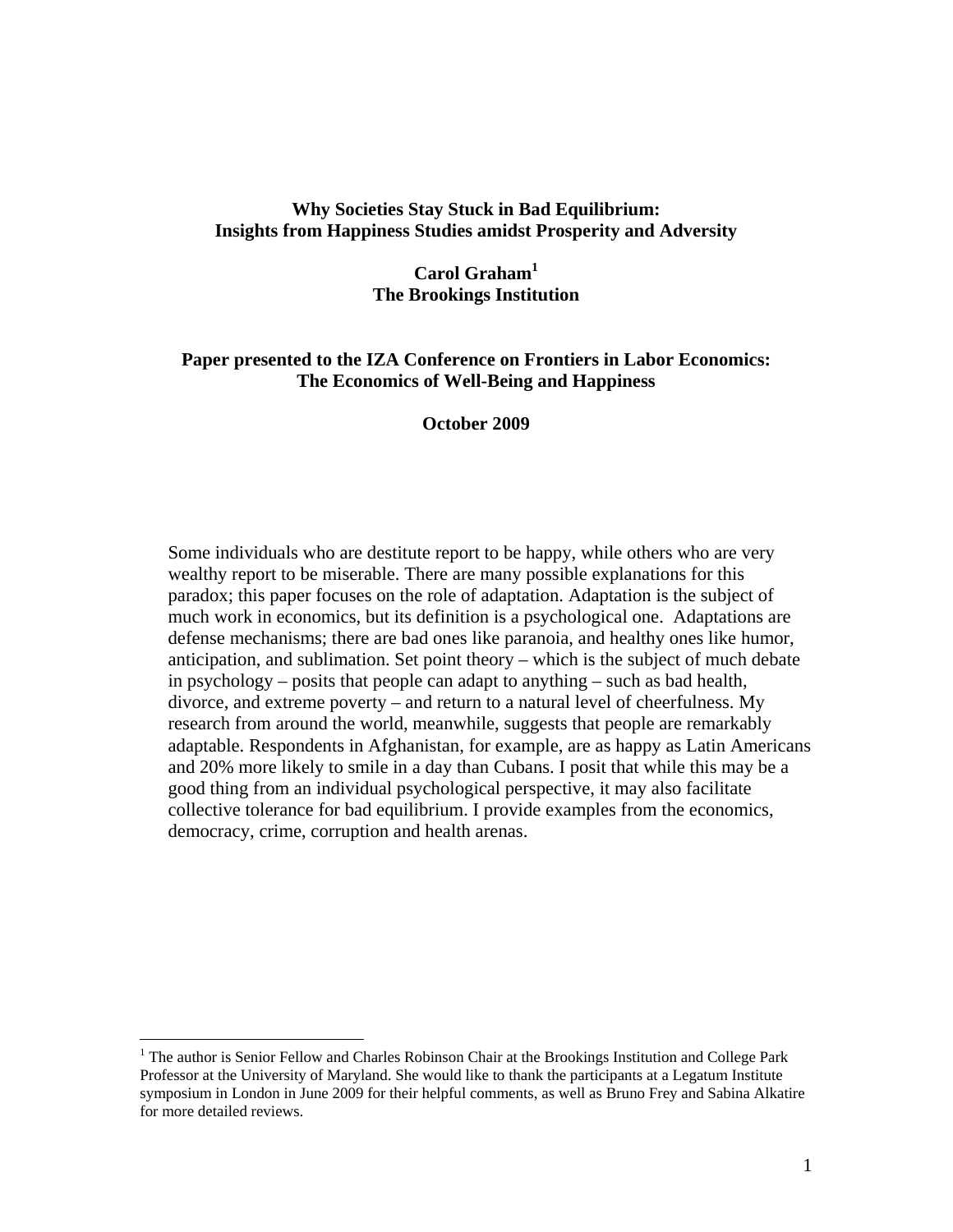### **Why Societies Stay Stuck in Bad Equilibrium: Insights from Happiness Studies amidst Prosperity and Adversity**

#### *"When I sell liquor, it's called bootlegging; when my patrons serve it on Lake Shore Drive, it's called hospitality." Al Capone*

In the past few years there has been a burgeoning literature on the economics of happiness. While the understanding and pursuit of happiness has been a topic for philosophers – and psychologists - for decades, it is a novel one for economists. Early economists and philosophers, ranging from Aristotle to Bentham, Mill, and Smith, incorporated the pursuit of happiness in their work. Yet as economics grew more rigorous and quantitative, more parsimonious definitions of welfare took hold. Utility was taken to depend only on income as mediated by individual choices or preferences within a rational individual's monetary budget constraint (revealed preferences). Most economists shied away from survey data (expressed preferences), under the assumption that there is no consequence to what people say in surveys, as opposed to the concrete trade-offs that are posed by consumption choices.

This focus on revealed preferences has been a powerful tool for answering many economics questions, and has allowed for a more parsimonious and quantitative approach to economics. Yet it does not do a good job of explaining a number of questions. These include the welfare effects of institutional arrangements that individuals are powerless to change; choices that are made according to perceptions of fairness or other principles; situations where individuals are constrained in their capacity to make choices; and seemingly non-rational behaviors that are explained by norms, addiction, and self control. Happiness surveys provide us with a novel metric. Traditional approaches also do not do a good job of explaining why some individuals with very little capacity to consume are very happy, while others with an infinite capacity to consume are miserable.

This paper focuses on the latter question. It builds on research that I have done on happiness across the world, in very poor and in very rich countries, and in several regions of the world.<sup>2</sup> My research suggests a role for adaptation in explaining why some societies stay stuck in bad equilibrium, with high levels of poverty, corruption, and other negative phenomena, and yet most citizens record relatively high levels of happiness, while in others, which are materially better off by significant orders of magnitude, many citizens report to be miserable.

While adaptation is a topic of many economic studies, its roots are in a psychological definition. Adaptations as defined by Anna Freud are unconscious thoughts and behaviors that either shape or distort a person's reality. A simpler definition is that they are defense mechanisms. There are unhealthy adaptations like paranoia and

 2 See Carol Graham, *Happiness around the World: The Paradox of Happy Peasants and Miserable Millionaires* (Oxford: Oxford University Press, forthcoming).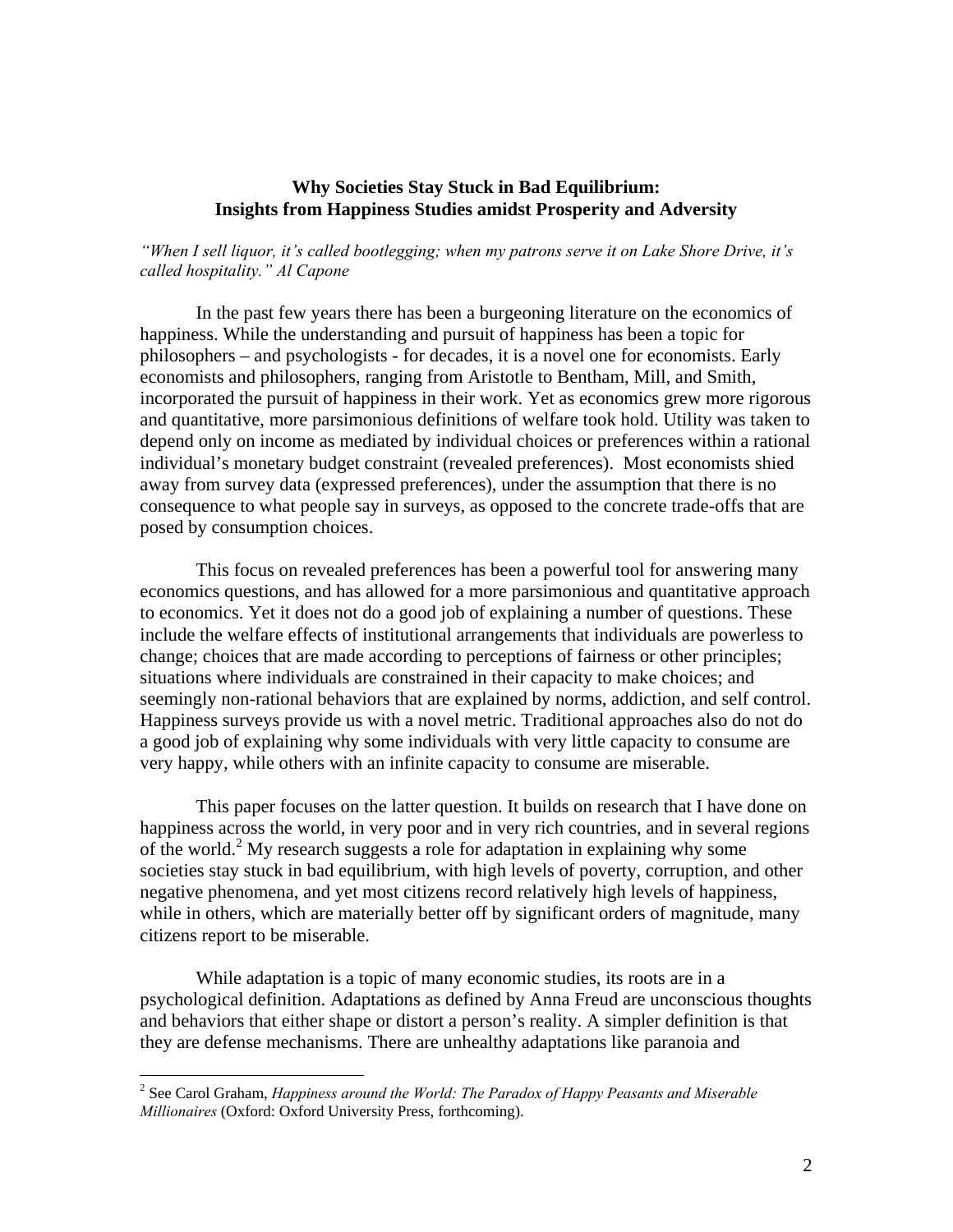megalomania, which make reality tolerable for the people enjoying them, and there are neurotic defenses employed by "normal" people, such as dissociation and memory lapse. "Healthy" or mature adaptations include altruism, humor, anticipation, and sublimation.<sup>3</sup>

People can adapt to almost anything: bad health, divorce, poverty, unemployment, and high levels of crime and corruption. Indeed, some psychologists believe that individuals can adapt back from almost any negative event to their natural set point of cheerfulness. Adaptation is seemingly a very good thing – a human defense mechanism.

My studies of happiness around the world suggest that the human race is tremendously adaptable. People in Afghanistan, for example, are as happy as Latin Americans and are 20% more likely to smile in a day than are Cubans. The poor in Africa are more hopeful than the rich, and the poor in poor countries in Latin America assess their health better than the poor in rich countries in Latin America. Kenyans are more satisfied with their health systems than are Americans, and victims of crime in crimeridden cities across the world are less happy about being crime victims than are crime victims in much safer places. What do we make of this?

In this paper, I argue that the ability to adapt is indeed a good thing from an individual happiness and psychological perspective. But this same human defense mechanism may result in societies staying stuck in bad equilibrium – such as high levels of corruption, bad governance, or bad health – for prolonged periods of time, while much more prosperous ones continue to go from good to better equilibrium. I provide examples from countries and regions around the world, and from a number of domains, ranging from macroeconomic growth to democracy, to crime and corruption, to health.

#### **Happiness Economics and the Easterlin Paradox**

 $\overline{a}$ 

Richard Easterlin was the first modern economist to revisit the concept of happiness, beginning in the early 1970s. More generalized interest took hold in the late 1990s, and a number of economists began to study happiness and its relationship with a number of variables of interest, ranging from income, socio-demographic variables, and employment status to the nature of political regimes, the level of economic development, and the scope and quality of public goods, among others.<sup>4</sup>

Happiness surveys are based on questions in which the individual is asked, 'Generally speaking, how happy are you with your life' or 'how satisfied are you with your life', with possible answers on a four-to-seven point scale. Answers to happiness and life satisfaction questions correlate quite closely.<sup>5</sup> Still, the particular kind of

<sup>&</sup>lt;sup>3</sup> See Joshua Wolf Shenk, "What Makes Us Happier?" *The Atlantic*, June 2009.

<sup>&</sup>lt;sup>4</sup> For a summary of the many scholars and range of topics involved, see the chapter on happiness economics by Graham in Steven Durlauf and Larry Blume, eds., *The New Palgrave Dictionary of Economics*,  $2^{nd}$  Edition, Palgrave MacMillan, 2008.<br><sup>5</sup> The correlation coefficient between the two – based on research on British data for 1975–92, which

includes both questions, and Latin American data for 2000–1, in which alternative phrasing was used in different years – ranges between .56 and .50. Blanchflower, D. and Oswald, A. 2004. Well-being over time in Britain and the USA. *Journal of Public Economics* 88, 1359–87; Graham, C. and Pettinato, S. 2002a.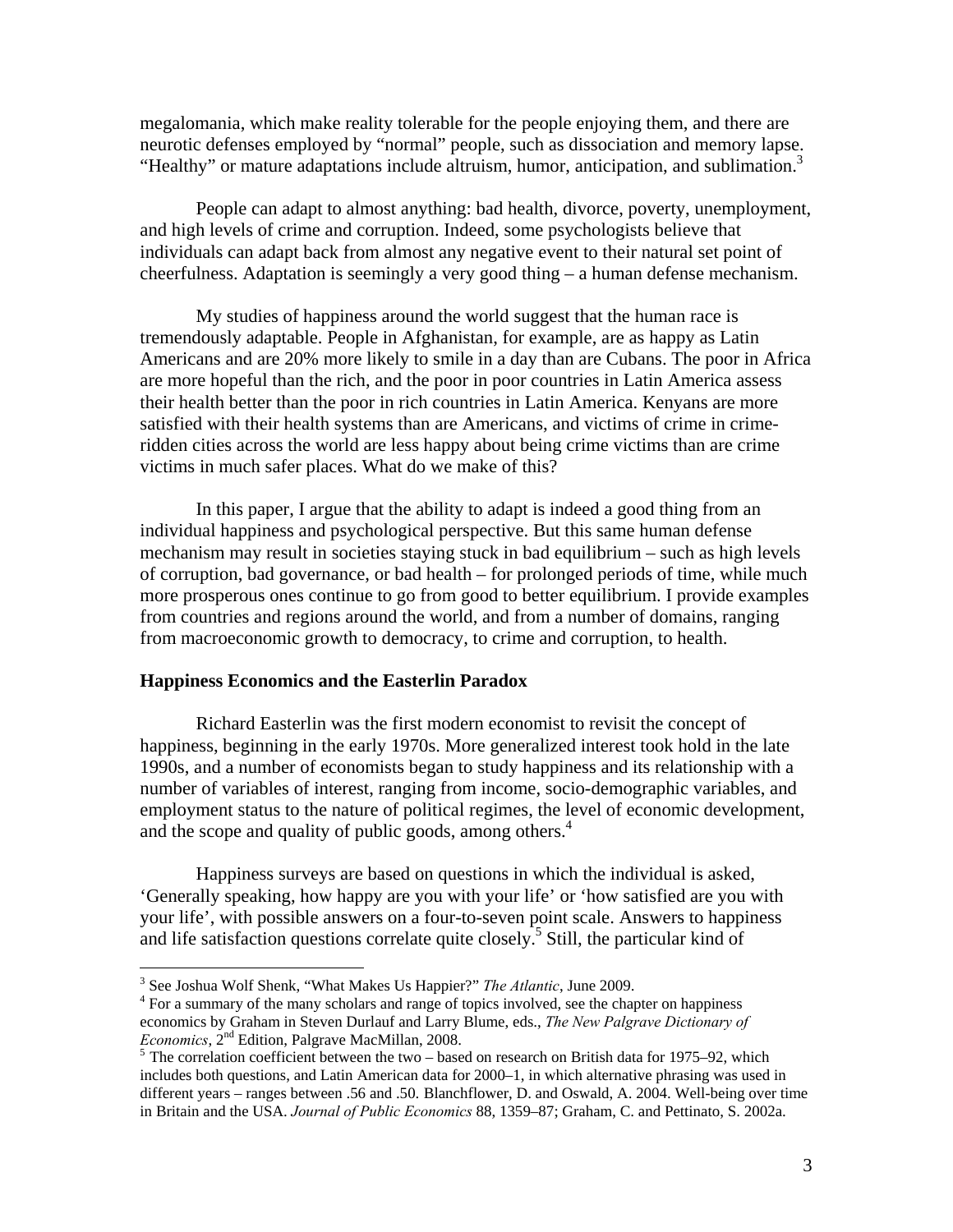happiness question that is used matters to the results. For example, respondents' income level seems to matter more to their answers to life satisfaction questions than it does to their answers to questions which are designed to gauge the innate character component of happiness (affect), as gauged by questions such as "how many times did you smile yesterday".

Happiness questions are also particularly vulnerable to order bias – in other words where they are placed in a survey. People will respond differently to an open-ended happiness question that is in the beginning of a survey than to one that is framed or biased by the questions posed beforehand, such as those about whether income is sufficient or the quality of their job. Bias in answers to happiness surveys can also result from unobserved personality traits and related errors which affect how the same individuals answer a range of questions. A naturally curmudgeonly person, for example, will answer all sorts of questions in a manner that is more negative than the average. (These concerns can be addressed via econometric techniques if and when we have panel data). Related concerns about unobservable variables are common to all economic disciplines, and not unique to the study of happiness. For example, a naturally cheerful person may respond to policy measures differently and/or put more effort in the labor market than the average.

Despite the potential pitfalls, cross-sections of large samples across countries and over time find remarkably consistent patterns in the determinants of happiness. Psychologists, meanwhile, find validation in the way that people answer these surveys based in physiological measures of happiness, such as the frontal movements in the brain and in the number of 'genuine' – Duchenne – smiles. $<sup>6</sup>$ </sup>

The data in happiness surveys are analyzed via standard econometric techniques, with an error term that captures the unobserved characteristics and error described above.<sup>7</sup> Because the answers to happiness surveys are ordinal rather than cardinal, they are best analyzed via ordered logistic or probability (probit) equations. These equations depart from standard regression equations, which explore a continuous relationship between variables (for example happiness and income), and instead explore the probability that an individual will place him or herself in a particular category, typically ranging from unhappy to very happy. These regressions typically yield lower R-squares than economists are used to, reflecting the extent to which emotions and other components of true well-being are driving the results, as opposed to the variables that we are able to measure, such as income, education, and employment status.

1

*Happiness and Hardship: Opportunity and Insecurity in New Market Economies*. Washington, DC: The Brookings Institution Press.

<sup>6</sup> Diener and Seligman, 2004. "Beyond money: toward an economy of well-being." *Psychological Science in the Public Interest* 5 (1), 1–31.

<sup>&</sup>lt;sup>7</sup> Micro-econometric happiness equations have the standard form:  $W_{it} = \alpha + \beta x_{it} + \varepsilon_{it}$ , where *W* is the reported well-being of individual *i* at time *t*, and *X* is a vector of known variables including sociodemographic and socioeconomic characteristics. Unobserved characteristics and measurement errors are captured in the error term.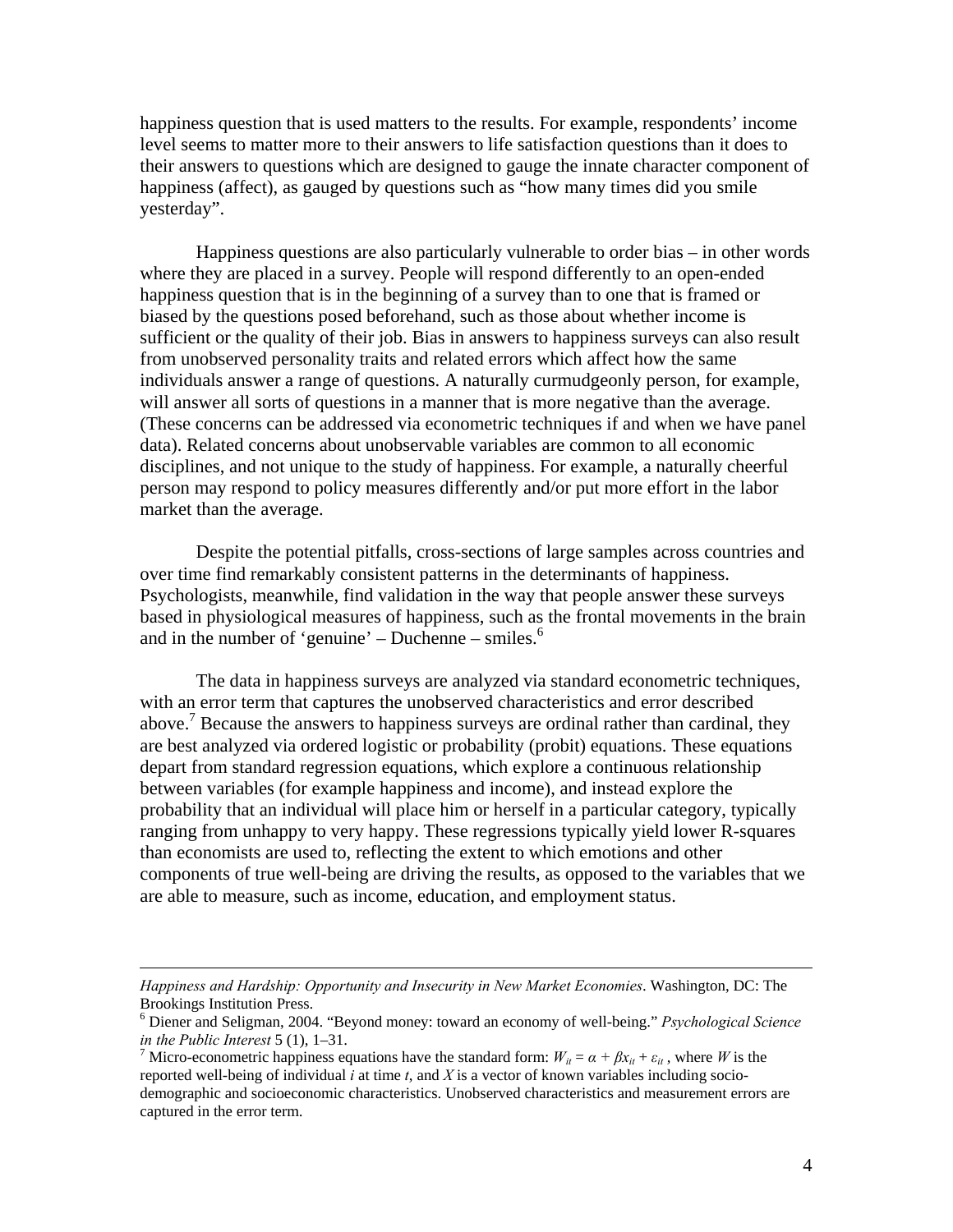While it is impossible to measure the precise effects of independent variables on true well-being, happiness researchers have used the coefficients on these variables as a basis for assigning relative weights to them.<sup>8</sup> They can estimate how much income a typical individual in the United States or Britain would need to produce the same change in stated happiness that comes from the well-being loss resulting from, for example, divorce (\$100,000) or job loss (\$60,000).<sup>9</sup>

 In his original study, Easterlin revealed a paradox that sparked interest in the topic but is as yet unresolved. While most happiness studies find that *within* countries wealthier people are, on average, happier than poor ones, studies across countries and over time find very little, if any, relationship between increases in per capita income and average happiness levels. On average, wealthier countries (as a group) are happier than poor ones (as a group); happiness seems to rise with income up to a point, but not beyond it. Yet even among the less happy, poorer countries, there is not a clear relationship between average income and average happiness levels, suggesting that many other factors – including cultural traits – are at play. [Figure 1]

More recently, there has been renewed debate over whether there is an Easterlin paradox or not.<sup>10</sup> Why the discrepancy? For a number of reasons – many of them methodological, the divergent conclusions may each be correct. The relationship between happiness and income is mediated by a range of factors that can alter its slope and/or functional form. These include the particular questions that are used to measure happiness; the selection of countries that is included in the survey sample; the specification of the income variable (log or linear); the rate of change in economic conditions in addition to absolute levels; and changing aspirations as countries go from the ranks of developing to developed economies. $^{11}$ 

<sup>&</sup>lt;sup>8</sup> The coefficients produced from ordered probit or logistic regressions are remarkably similar to those from OLS regressions based on the same equations, allowing us to substitute OLS equations for ordered logit or probit and then attach relative weights to them. For an extensive and excellent discussion of the methodology underpinning happiness studies – and how it is evolving – see Van Praag, B. and Ferrer-i-Carbonell, A. 2004. *Happiness Quantified: A Satisfaction Calculus Approach*. Oxford: Oxford University Press.

<sup>&</sup>lt;sup>9</sup> Blanchflower and Oswald, 2004.

<sup>&</sup>lt;sup>10</sup> A number of scholars, such as Angus Deaton, and Betsey Stevenson and Justin Wolfers, have published papers demonstrating a clear, relationship between per capita incomes and average happiness levels, with no sign that the correlation weakens, either as income levels increase or over time. This is with a log-linear specification. Deaton, A. 2008. Income, Health, and Well-Being Around the World: Evidence from the Gallup World Poll. *Journal of Economic Perspectives*, Vol. 22, No.2, Spring. Stevenson, B. and Wolfers, J. 2008. "Economic Growth and Subjective Well-Being: Re-assessing the Easterlin Paradox", *Brookings Panel on Economic Activity*, April.<br><sup>11</sup> For detail on this debate, see Carol Graham, Soumya Chattopadhyay, and Mario Picon, "The Easterlin

Paradox Re-visited: Why Both Sides of the Debate May be Correct", in Ed Diener, John Helliwell, and Daniel Kahneman, eds., *International Differences in Well-being* (Oxford: Oxford University Press, forthcoming).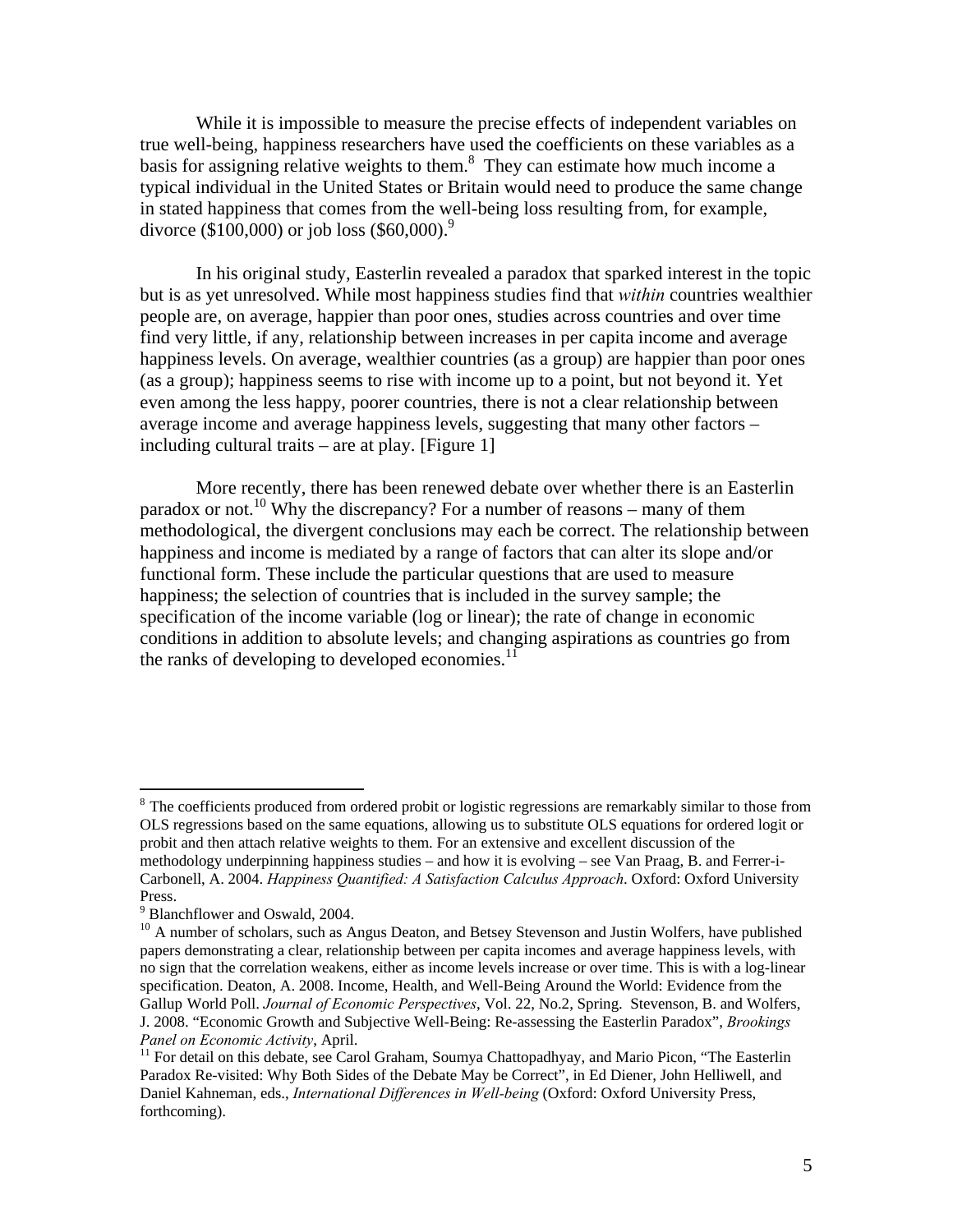There is much less debate about the relationship between income and happiness within countries. Income matters to happiness.<sup>12</sup> Deprivation and abject poverty in particular are very bad for happiness. Yet after basic needs are met other factors such as rising aspirations, relative income differences, and the security of gains become increasingly important, in addition to income.  $13$  A common interpretation of the Easterlin paradox is that humans are on a 'hedonic treadmill': aspirations increase along with income and, after basic needs are met, relative rather than absolute levels of income matter to well-being. Another interpretation of the paradox is the psychologists' 'set point' theory of happiness, in which every individual is presumed to have a happiness level that he or she goes back to over time, even after major events such as winning the lottery or getting divorced.<sup>14</sup> The implication of this theory for policy is that nothing much can be done to increase happiness.

There is no consensus about which interpretation is most accurate. Even if levels eventually adapt upwards to a longer-term equilibrium, mitigating or preventing the unhappiness and disruption that individuals experience in the interim certainly seems a worthwhile objective. Set point theory, meanwhile, does not tell us much about the welfare implications of adaptation. This paper addresses the latter question, based on my studies of happiness around the world, and examines how and under what conditions individuals adapt to both good and bad phenomena, such as wealth, freedom, crime and corruption, and ill health, among other things. The look across substantive domains suggests a remarkable human capacity to cope with adversity. The look across countries suggests that this same capacity may lead to bad aggregate outcomes which are hard for societies to get out of.

#### **Unhappy Growth, Frustrated Achievers, Crises, and More**

 $\overline{a}$ 

We know that within societies wealthier people are, on average, happier than those that are destitute, but after that the income-happiness relationship becomes more complicated. At the macroeconomic level, the relationship between happiness and income may be affected as much by the pace and nature of income change as it is by absolute levels. Both the behavioral economics and happiness literature highlight the extent to which individuals adapt very quickly to income gains and disproportionately value income losses. Rapid economic growth, particularly in developing economies, usually comes with differential rewards structures and increases in inequality on the one hand, and volatility and increased risk on the other.

<sup>12</sup> Oswald, A. 1997. Happiness and economic performance. *Economic Journal* 107, 1815–31. Diener, E. et al. .2003. The relationship between income and subjective well-being: relative or absolute? *Social Indicators Research* 28, 195–223.<br><sup>13</sup> The behavioral economics literature, meanwhile, shows that individuals value losses more than

gains. Easterlin argues that individuals adapt more in the income or financial arenas than in non-income related arenas, while life changing events, such as bereavement, have lasting effects on happiness. Kahneman, D., Diener, E. and Schwarz, N. 1999. *Well-being: The Foundations of Hedonic Psychology*. New York: Russell Sage.

<sup>&</sup>lt;sup>14</sup> Easterlin, R. 2003. Explaining happiness. *Proceedings of the National Academy of Sciences* 100 (19), 11176–83.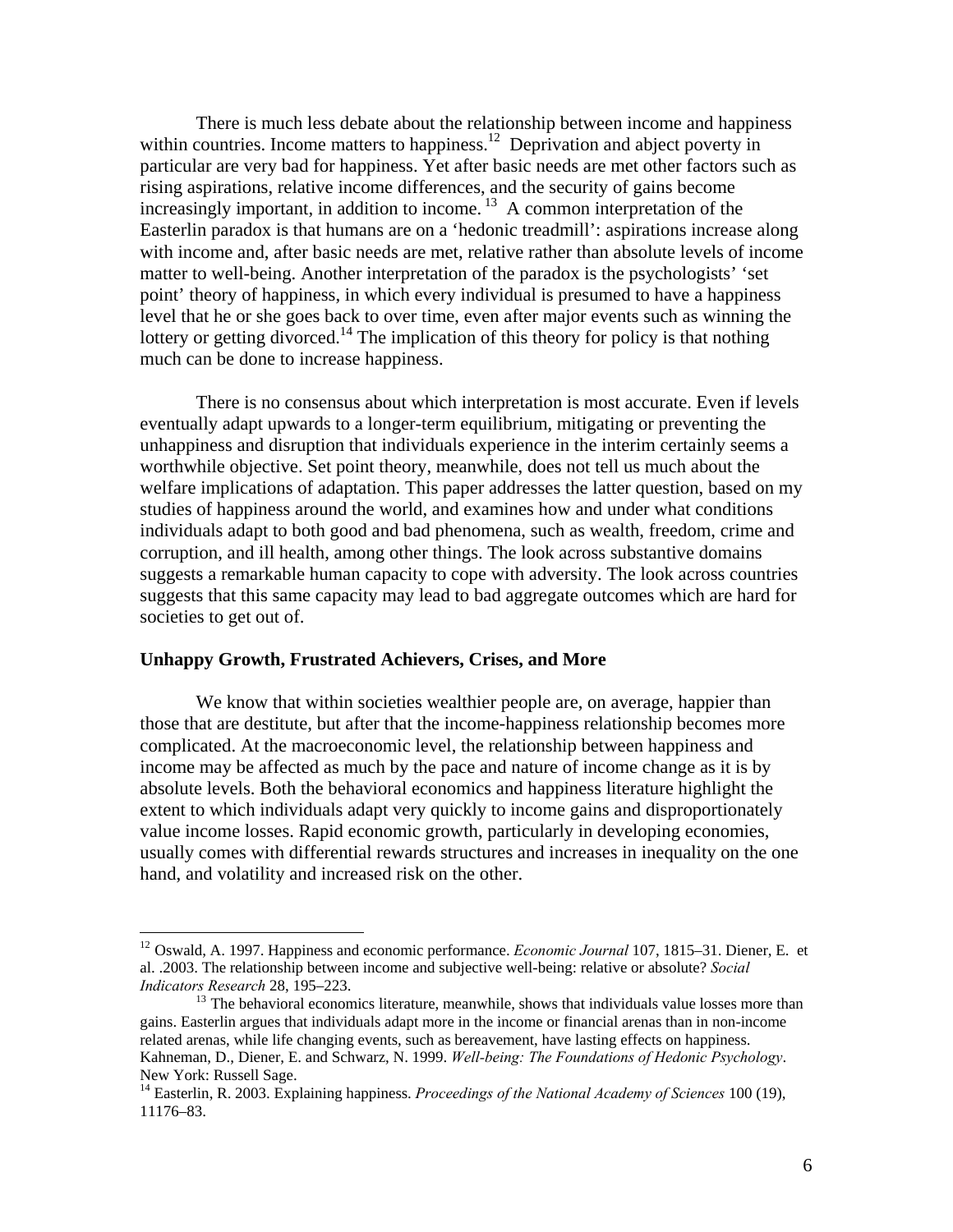Based on the Gallup World Poll in 122 countries around the world, Eduardo Lora and collaborators find that countries with higher levels of per capita GDP have, on average, higher levels of happiness. Yet controlling for levels, they find that individuals in countries with positive growth rates have lower happiness levels. When they split the sample into above and below median growth rates, the unhappy growth effect only holds for those that are growing at rates above the median. [Table 1] In related joint work, Lora and I chose to call this negative correlation between economic growth and happiness the "paradox of unhappy growth". <sup>15</sup>

 Deaton, and Stevenson and Wolfers, also find evidence of an unhappy growth effect based on the Gallup World Poll. Stevenson and Wolfers find insignificant effects of growth in general, but strong negative effects for the first stages of growth in "miracle" growth economies, such as Ireland and South Korea during their take-off stages. The negative effect becomes insignificant in later stages.<sup>16</sup> Deaton finds that the inclusion of region dummies make a major difference to the results, with the significance being taken up by Africa and Russia, regions which are both fast growing and very unhappy.

Soumya Chattopadhyay and I, using Latinobarometro data, also find hints of an unhappy growth effect, or at least an irrelevant growth effect. In contrast to the above studies, we use individual rather than average country happiness on the left hand side, with the usual socio-demographic and economic controls and clustering the standard errors at the country level. When we include the current GDP growth rate in the equation, as well as the lagged growth rate from the previous year (controlling for levels), we find that the effects of growth rates – and lagged growth rates – are, for the most part, negative but insignificant.<sup>17</sup> [Table 2]

There are a number of explanations for these findings, including the insecurity that is attached to rapidly changing rewards structures and macroeconomic volatility, and the frustration that rapidly increasing inequality tends to generate. They surely highlight how individuals are better able to adapt to the gains that accompany rapid growth than to the potential losses and uncertainty that are also associated with it. They also suggest that individuals are often more content in low growth equilibrium than in a process of change which results in gains but instability and unequal rewards at the same time.

Happy Peasants and Frustrated Achievers

<sup>&</sup>lt;sup>15</sup> See the chapter by Eduardo Lora and Juan Camilo Chaparro in Carol Graham and Eduardo Lora, eds. (forthcoming) *Paradox and Perception: Meauring Quality of Life in Latin America* (Washington, D.C.: The Brookings Institution Press. See also Deaton (2008), and Stevenson and Wolfers (2008). It is also possible that initially happier countries grew faster than initially unhappy countries with the same income (because they had happier, more productive workers?) and thus the coefficient on growth in a regression which compares the two with final income and final happiness is negative. I thank Charles Kenny for raising this point.<br><sup>16</sup> Deaton (2008); Stevenson and Wolfers (2008).

<sup>&</sup>lt;sup>17</sup> Graham, C. and Chattopadhyay, S. 2008b. "Public Opinion Trends in Latin America (and the U.S.): How Strong is Support for Markets, Democracy, and Regional Integration?", Paper prepared for the Brookings Partnership for the Americas Commission, Washington, D.C., June.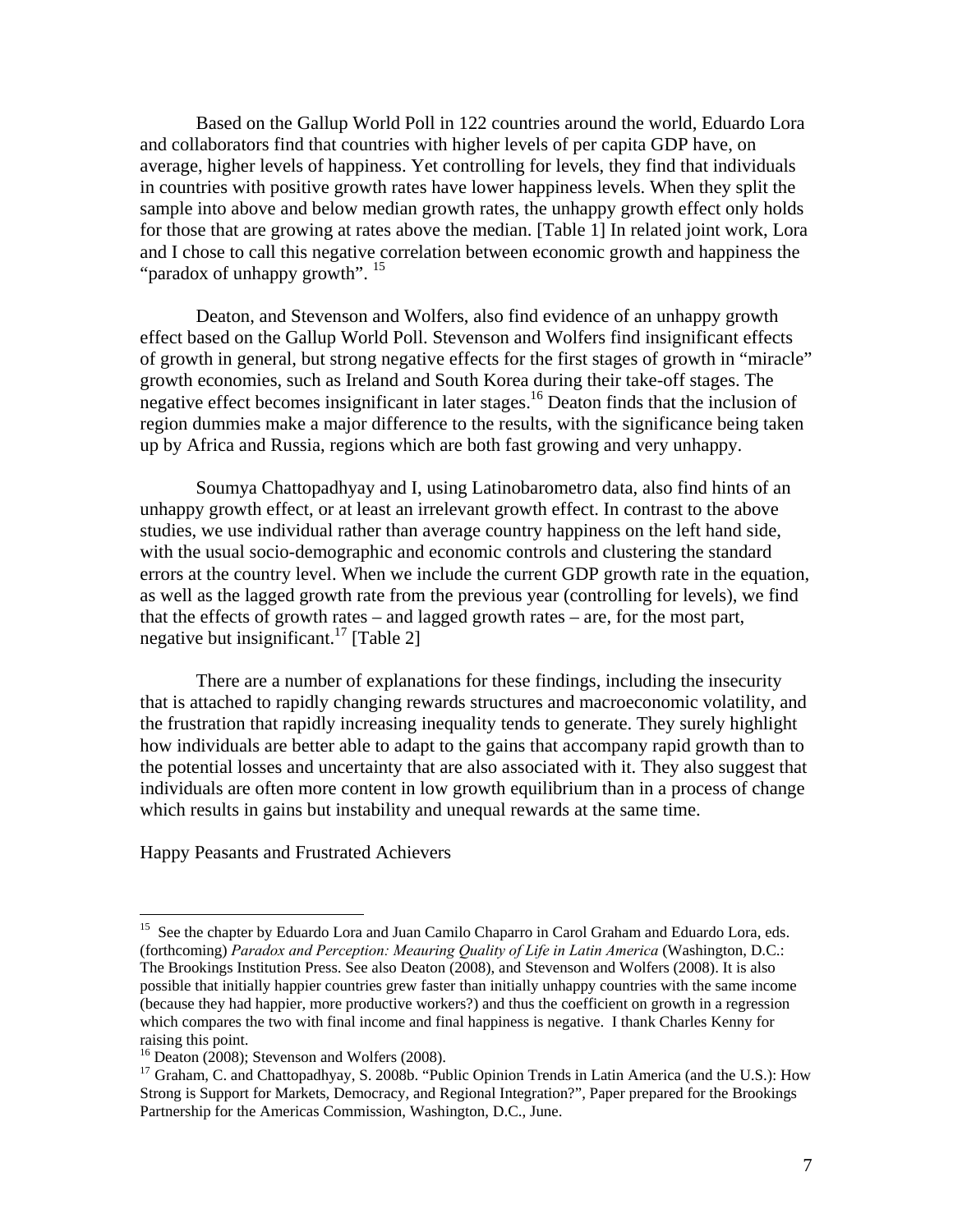The within country income and happiness story is also more complicated than the averages suggest. It is typically not the poorest people that are most frustrated or unhappy with their conditions or the services that they have access to. Stefano Pettinato and I, based on research in Peru and Russia, identified a phenomenon that is now termed the "happy peasant and frustrated achiever" problem.<sup>18</sup> This is an apparent paradox, where very poor and destitute respondents report high or relatively high levels of well-being, while much wealthier ones with more mobility and opportunities report much lower levels of well-being and greater frustration with their economic and other situations. This may be because the poor respondents have a higher natural level of cheerfulness or because they have adapted their expectations downwards. The wealthier and more upwardly mobile respondents, meanwhile, have constantly rising expectations (or are naturally movement corporations, included a third explanation is also possible: that more driven and frustrated people are more likely to seek to escape situations of static poverty (via channels such as migration), but even when they achieve a better situation, they remain more driven and frustrated than the average. Some combination of all three explanations could indeed be at play.

The poor, some of whom rely on subsistence agriculture rather than earnings, have little to lose and have likely adapted to constant insecurity. Recent research on job insecurity, shows that reported insecurity is actually higher among formal sector workers with more stable jobs than it is among informal sector workers. The latter have either adapted to higher levels of income and employment insecurity (and/or have selected into jobs with less stability but more freedom). $^{20}$ 

Other studies find an analogous urban effect in China, where urban migrants are materially better off than they were in their pre-migration stage, yet report higher levels of frustration with their material situation. Their reference norm quickly shifted to other urban residents rather than their previous peers in rural areas.<sup>21</sup>

Individuals seem to adapt much more to income gains than to status gains. Based on the German socioeconomic panel, Rafael DiTella shows that most individuals adapt to a significant income gain or salary increase within a year, while status gains (such as a promotion) have a positive effect that lasts up to five years.<sup>22</sup> In the context of the frustrated achievers in very volatile emerging markets contexts, where currencies are

<sup>&</sup>lt;sup>18</sup> For more detail, see Graham and Pettinato (2002).

<sup>&</sup>lt;sup>19</sup> Javier Herrera, for example, using panel data for Peru and Madagascar, finds that people's expectations adapt upwards during periods of high growth and downwards during recessions, and that this adaptation is reflected in their assessments of their life satisfaction. People are less likely to be satisfied with the status quo when expectations are adapting upwards. Recent work on China by Whyte and Hun (mimeo, Harvard University, 2006) confirms the direction of these findings.<br><sup>20</sup> Paradox and Perception.

<sup>&</sup>lt;sup>21</sup> Knight and Gunatilaka (2007) Knight, J. and Gunatilaka, R. 2007. "*Great Expectations? The Subjective Well-being of Rural-Urban Migrants in China*", Discussion Paper Series No. 322, Department of Economics, University of Oxford, April. Whyte, M., and Hun, C. 2006. "*Subjective Well-being and Mobility Attitudes in China*", Mimeo, Harvard University.<br><sup>22</sup> Tella, R. and MacCulloch, R. Happiness and Adaptation to Income and Status: Evidence from an

Individual Panel. Mimeo, Harvard University, 2006.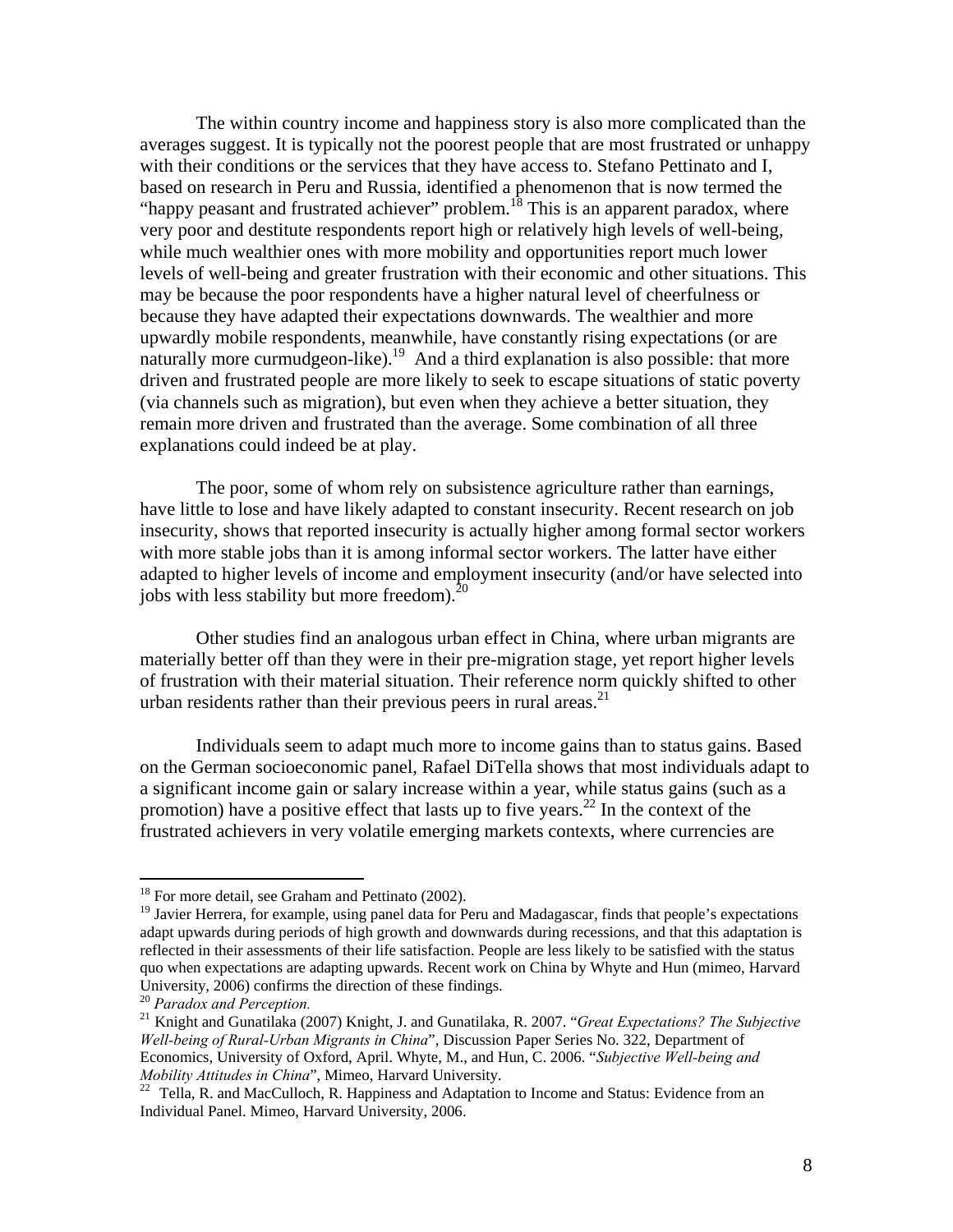often shifting in value and where the rewards to particular skill and education sets are in flux, as are social welfare systems, income gains may seem particularly ephemeral.<sup>23</sup>

Individuals value losses disproportionately to gains. Crises bring about both significant losses and uncertainty. Not surprisingly, they bring movements in happiness of an unusual magnitude. While national average happiness levels do not move much, they surely do at times of crisis, although they eventually adapt back. Research on other countries suggests that the unhappiness effects of crises are as much due to the *uncertainty* they generate as they are to the actual drops in income levels that they cause (as people have a much harder time adapting to uncertainty than to one time shocks). In recent work estimating the effects of the 2009 on the crisis in the United States – based on recent experiences and happiness drops in recent crises in Russia and Argentina, Soumya Chattopadhyay and I estimate the well-being effects to be very large: comparable to a 75% decline in income, or  $$45,000$  for a person earning  $$60,000.<sup>24</sup>$ 

We posit that because individuals in the U.S. are less accustomed to uncertainty than are those in Argentina and Russia, the negative welfare effects from uncertainty in the U.S. could be as great as those from the larger drops in wealth levels in Argentina and Russia. At the same time, because U.S. citizens have not adapted to macroeconomic volatility and uncertainty, the policy response to the crisis was much more aggressive than in other countries and, arguably, prevented the U.S. economy for staying in a bad equilibrium for a prolonged period of time.

## **Adapting to Good and Bad Fortune: How Friends, Freedom, Crime, and Corruption affect Happiness**

We have seen that rapid economic growth can cause unhappiness, and that people adapt very quickly to the gains that growth brings about. What about other factors that affect well-being, such as religion, friendships and social networks, personal liberty, participating in politics, and the effects of criminal violence? What kinds of effects do these things have on happiness?

One can imagine average happiness levels being pulled down in a relatively wealthy country which has high levels of crime. Or, in contrast, happiness being higher

 $23$  A related body of research examines the effects of inequality and relative income differences on wellbeing, and how inequality mediates the happiness-income relationship. At some level, individuals probably adapt to inequality as they do to other things (and are less good at adapting to changes in inequality). I do not cover the topic here; it merits an entire paper on its own. For more detail, see Graham, C. and Felton, A. 2006a. Does Inequality Matter to Individual Welfare: An Exploration Based on Happiness Surveys in Latin America, *Journal of Economic Inequality*, 4, 107-122; and Luttmer, E. 2005. Neighbors as Negatives: Relative Earnings and Well-being. *Quarterly Journal of Economics*, Vol. 120, No. 3, August.<br><sup>24</sup> For more detail on the welfare effects of the U.S. crisis and on the method, see Graham and

Chattopadhyay (2008a) Graham, C. and Chattopadhyay, S. 2008a. Gross National Happiness and the Economy. *The Globalist*. October 24. For work on earlier crises, see Graham, C. and Sukhtankar, S. 2004. Does economic crisis reduce support for markets and democracy in Latin America? Some evidence from surveys of public opinion and well-being. *Journal of Latin American Studies* 36, 349–77; Eggers, A., Gaddy, C. and Graham, C. 2006. Well-being and unemployment in Russia in the 1990's: can society's suffering be individuals' solace? *Journal of Socioeconomics*, January.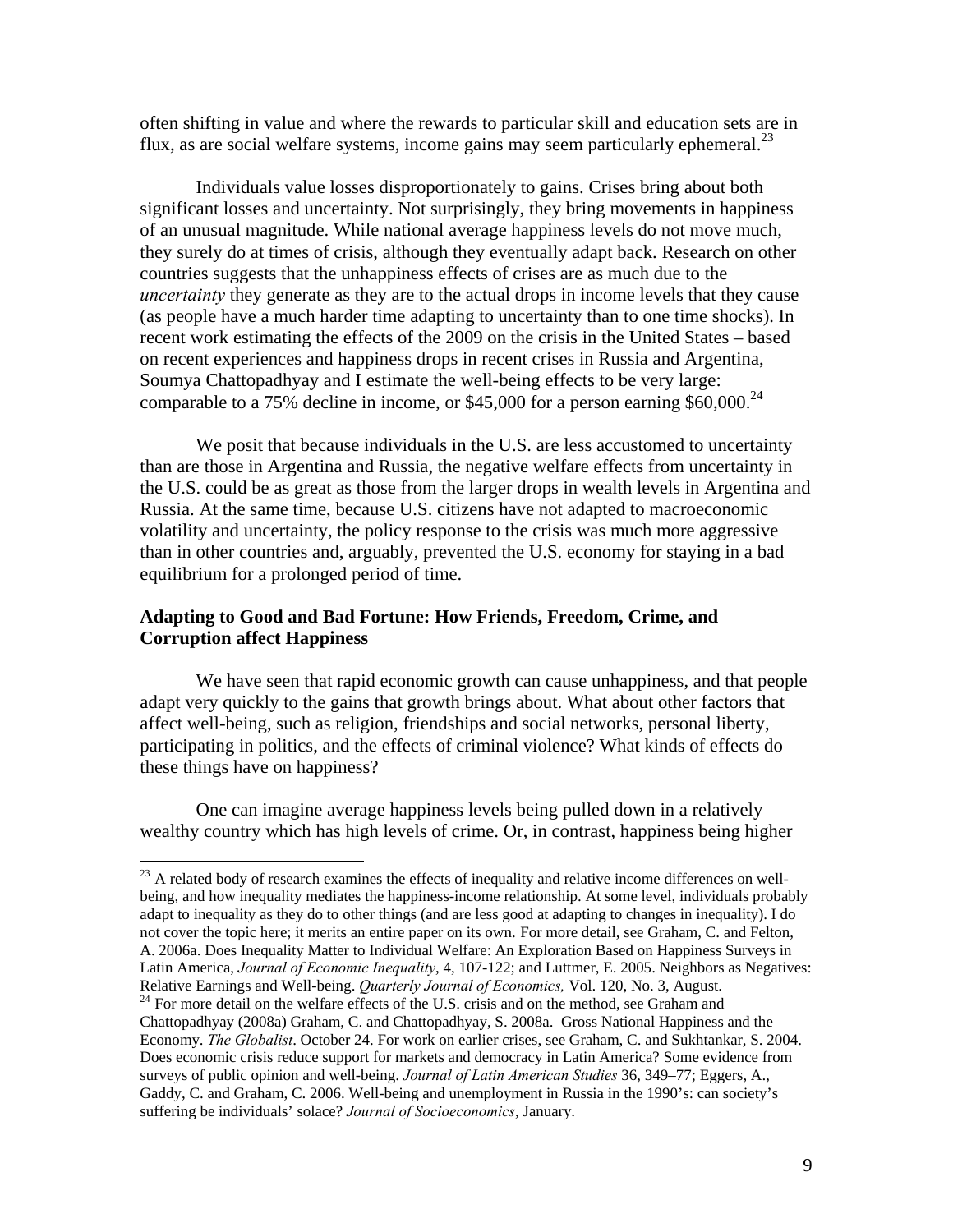than predicted by per capita income levels in a poor country with very strong social capital. And it is not clear that crime rates or social capital have the same effects on wellbeing in every context. An important part of the story is the extent to which people adapt to both good and bad equilibrium, and how that mediates the effects of contextual factors on well-being.

We focus here on public institutions, public goods, and related issues of social capital and social networks. Expectations rise along with good equilibrium – like high levels of freedom - and then the positive externalities of good equilibrium increase in their importance for happiness as individuals come to expect them. Expectations also decline as individuals adapt to bad equilibrium – like high levels of crime - and then, in turn, the negative externalities from bad equilibrium become less important to happiness. Downward adaptation is likely an important survival mechanism at times of adversity. Rising expectations – and resulting demands for higher standards – may have provided impetus to the remarkable progress that humanity has made over time in the areas such as technology and health, meanwhile.

#### Social Capital and Friendships

 $\overline{a}$ 

There is a wide literature – pioneered by Robert Putnam – on the importance of social capital to a host of outcomes ranging from economic development to democratic government to health. Suffice is to note that there is a wide body of empirical evidence linking higher levels of social capital to outcomes that are, on balance, positive for quality of life and economic progress, such as economic growth, better governance, and higher levels or productivity.<sup>25</sup> Not surprisingly, there are also positive links between well-being and friendships, narrowly defined, and social capital, more broadly defined. What is harder to disentangle, though, is whether happier people make more friends and/or interact with others more, or whether friendships and social interactions make people happier.

Eduardo Lora and I and a team of colleagues at the Inter-American Development Bank evaluated the importance of friendships. The Gallup World poll has a variable which asks the respondent whether or not he/she has friends or relatives she can count on.26 Friendships and relatives matter more to the well-being of the average Latin American respondent than health, employment or personal assets, and only slightly less than food security (of course it could be that happier people are more likely to have and value friendships). This varies according to income levels, with the rich valuing work and health more, and the poor valuing friendships. [Figure 2]

These friendships most likely provide important coping mechanisms for the poor in the absence of publicly provided safety nets. Whether they serve as strong or weak ties

<sup>&</sup>lt;sup>25</sup> For a comprehensive review, including of Putnam's work, see Grootaert. C. and van Bastelaer, T., eds. 2002. *The Role of Social Capital in Development: An Empirical Assessment*. Cambridge (UK): Cambridge University Press.

<sup>&</sup>lt;sup>26</sup> The question in the Gallup Poll is phrased thus: "if you were in trouble, do you have friends or relatives you can count on, or not?"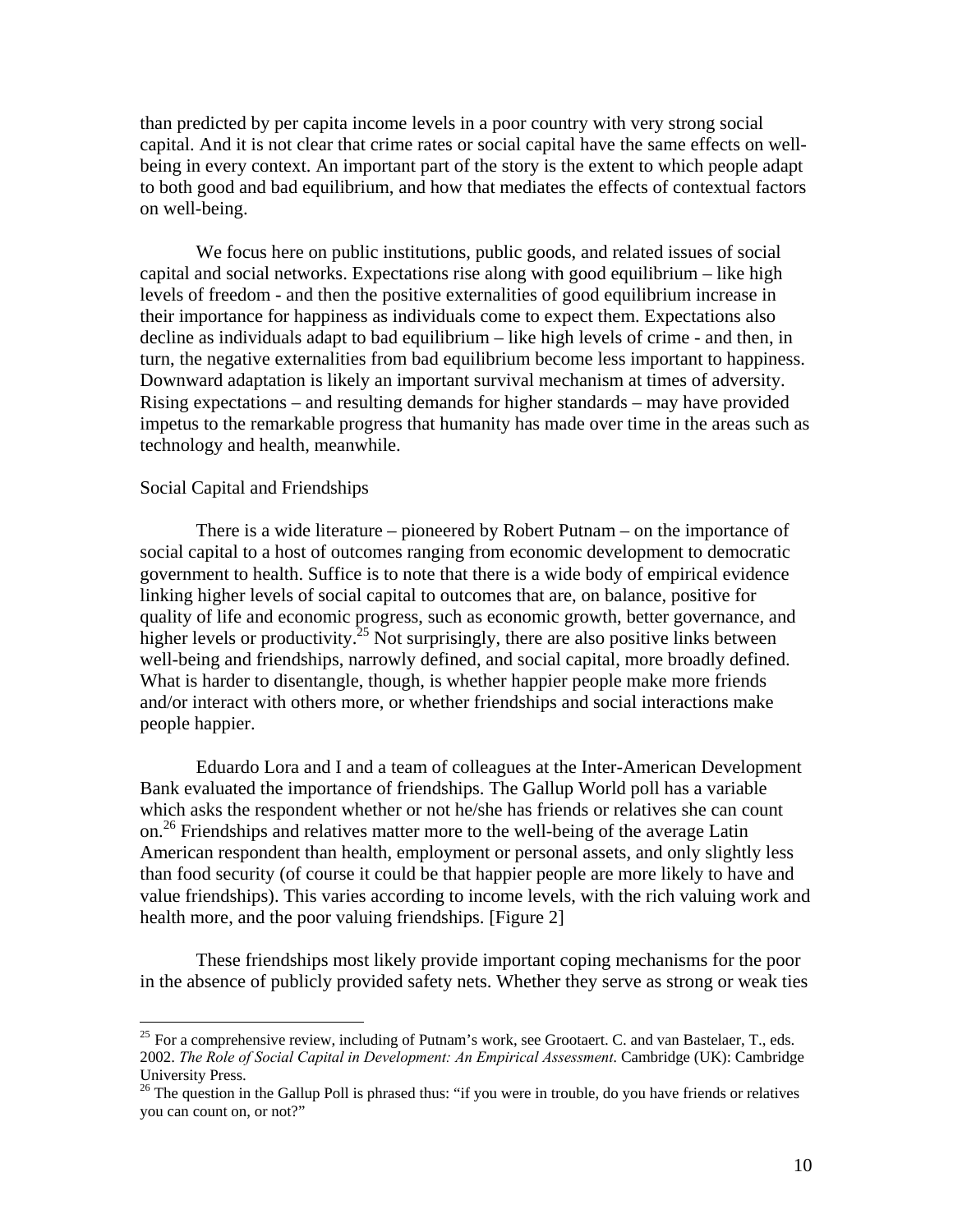in the Granovetter sense is an open question. Granovetter's work on U.S. workers showed that their "weak" ties, or their connections beyond the "strong ties" of family and friendships, were more important to upward mobility.<sup>27</sup> Reporting religion to be important and having access to a telephone, meanwhile, are also positively correlated with happiness in the region. Both variables likely facilitate social connections and networks, among other things.28

John Helliwell has done extensive research into whether living in contexts with greater social capital and with greater freedom play a role in individual well-being. The basic answer is a resounding yes on both fronts. In his most recent paper, based on the Gallup World Poll, Helliwell and colleagues compare the various determinants of wellbeing across 120 countries in the five regions covered by the Poll.<sup>29</sup> They find that all measures of social connections are significantly correlated with life satisfaction, across the countries and regions in the sample. Respondents seem to value both the support that they get from others and the support that they give to others.

Other studies – including our own - find that having trust in others in general is linked to higher levels of well-being. Of course, the usual problem of not being able to disentangle whether happier people are more likely to have trust, or whether trusting others per se generates happiness, applies. In addition, this relationship between trust and higher levels of well-being is likely stronger in contexts where trusting public institutions in the norm rather than an aberration.

An example of the latter is Afghanistan, where we have most recently studied happiness. Low levels of trust in public institutions and inter-personal trust there co-exist with relatively high levels of reported happiness as well as measures of affect, such as frequency of smiling yesterday there (with average happiness and affect levels above the world average and equivalent to the Latin American regional average). Most people were more likely to trust those in their neighborhood than to trust others more generally. After years of warfare and turmoil, low levels of general trust are not a surprise. At the same

<sup>27</sup> Granovetter, M. 1973. "The Strength of Weak Ties," *American Journal of Sociology*, Vol.78 (May), pp. 1360-79.

<sup>&</sup>lt;sup>28</sup> Andrew Clark and Orsolya Lelkes explore the issue of religion in greater detail, and attempt to tease out the differences between belonging to a religion and having faith on the one hand, and the positive externalities that come from the related social networks on the other. They look across 90,000 individuals across 26 European countries and find that, not surprisingly, reporting to belong to a religion is positively correlated with life satisfaction. More surprising, though, they find that average religiosity in the region also has a positive impact: people are more satisfied in more religious regions, regardless of whether they themselves are religious or non-believers ("atheists"). The equally surprising flipside is that having a higher proportion of atheists has a negative spillover effect for the religious and for atheists alike. Their findings on religion, meanwhile, are not explained by general levels of social capital, crime, or trust. It is important to note, though, that their study took place in contexts of moderate rather than extreme religiosity, and that they might be quite different in contexts of extremes, where there was more competition or even animosity among the religions. See Clark, A. and Lelkes, O. 2009. "*Let Us Pray: Religious Interactions in Life Satisfaction*". Mimeo, Paris School of Economics, January.

<sup>&</sup>lt;sup>29</sup> They drop roughly 8 countries which do not have specifications for income. See Helliwell, J., Haifang Huang, H., and Harris, A. 2008. "*International Differences in the Determinants of Life Satisfaction*", Mimeo, University of British Columbia.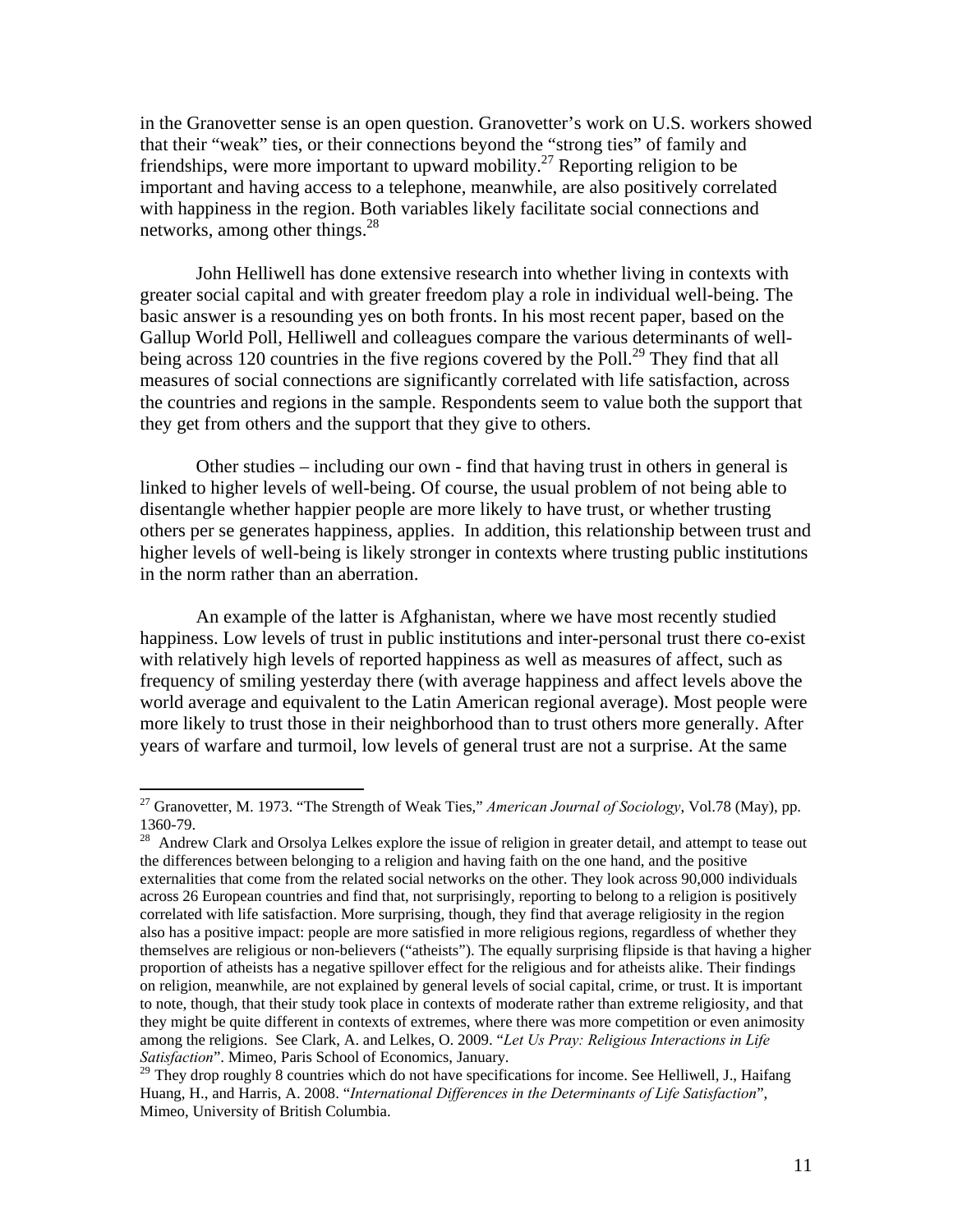time, the majority of respondents seem to be able to maintain their general or natural cheerfulness despite that adversity and lack of generalized trust.<sup>30</sup>

#### Political Freedom, Political Participation, and Happiness

There is substantial work on the effects of political participation – and the nature of government regimes – on happiness. The channels through which these factors operate, however, are not completely clear. One can imagine that the nature of political regimes matter to people's well-being, and that living with freedom and good government is better than not. In his world-wide Gallup Poll study, Helliwell finds that citizens that live in a context of freedom are significantly happier than those that do not. And, as is suggested above, freedom seems to matter more to the happiness of those that have come to expect it than to those that do not. Veenhoven also finds that living in a context of freedom is linked to higher levels of well-being. One issue is that it is difficult to disentangle freedom from other contextual factors, such as the nature of public goods, and other unobservable factors.<sup>31</sup>

One study, by Bruno Frey and Alois Stutzer, at least partially gets around this problem. They find that, in addition to living with more freedom or in a democratic context, individuals seem to benefit from *participating* in democracy. Procedural utility is that which comes from participating that is distinct from the utility that is the outcome or result of participating. They have a unique data set – based on variance in voting structures across Swiss cantons – in which they test whether voters gain procedural utility from participating in direct democracy. Only nationals are allowed to vote in referendum in Switzerland, but both foreigners and nationals benefit from the outcomes of those votes, and the welfare effects of the latter can also be tested across cantons.

Frey and Stutzer find that there is an additional positive effect on happiness that comes from participating in direct democracy, an effect that is above and beyond that of individual traits, being a national or a foreigner, and the variance in the level of public goods across cantons. Citizens – both nationals and foreigners – that live in jurisdictions with more developed political participation rights have higher happiness levels. However, the positive effect is greater for nationals, reflecting the additional effect that comes from participating in the elections as well as benefiting from them.32

 Our own work on the developing and transition economies corroborates the above findings, although it does not solve the direction of causality problem. Stefano Pettinato and I, using Latinobarometro data, found that individual respondents' attitudes about the

 $30$  Rather interestingly, the same respondents scored well below the world average on a best possible life question, suggesting that they are well aware of how their lives compare in relative terms to those elsewhere. For detail see Graham, C. and Chattopadhyay, S. 2009. "Well Being and Public Attitudes in Afghanistan: Some Insights from the Economics of Happiness*"*, *Foreign Policy Working Paper Series*, No 2, The Brookings Institution, Washington, D.C.

<sup>31</sup> Hudson (2006); Veenhoven (2000) Hudson, John. 2006. Institutional Trust and Subjective well-Being Across the EU. *Kyklos* 59: 43-62. Veenhovern, R. 2000. Freedom and Happiness: A Comparative Study of 46 Nations in the Early 1990's. In *Culture and Subjective Well-being*, ed. E. Diener and E. Suh. MIT Press. 46 Nations in the Early 1990's. In *Culture and Subjective Well-being*, ed. E. Diener and Economics. Princeton, NJ: Princeton University Press.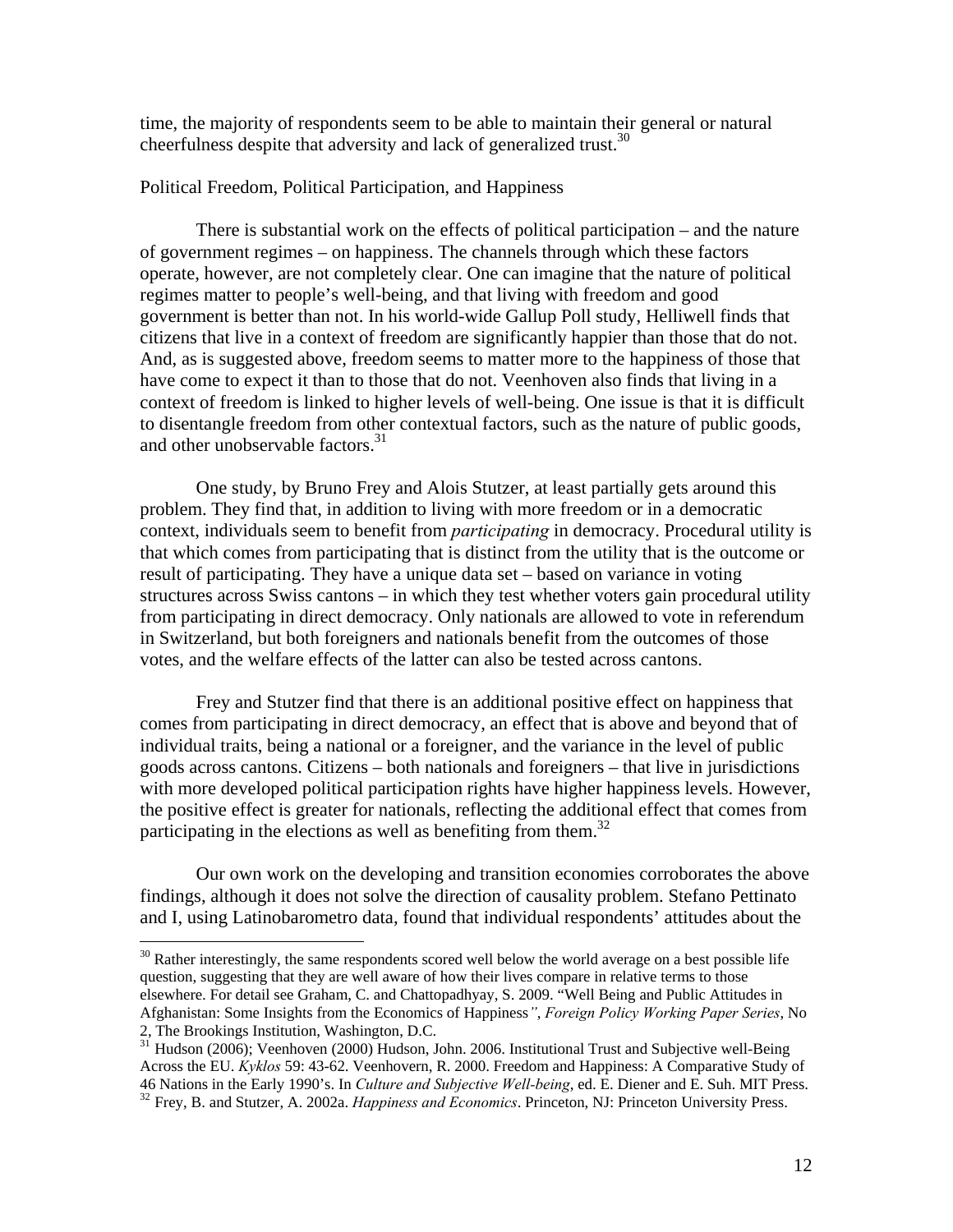market and about democracy were positively correlated with happiness.<sup>31</sup> In other words, controlling for other variables such as income and age and using country dummies, individuals with pro-market attitudes were, on average, happier than those who did not favor market policies. Not surprisingly, wealth levels and education levels had positive and significant effects on pro-market attitudes. [Table 3] When we look at the inverse relationship, we also find that happier people are more likely to be pro-market, so we have the usual problem of establishing the direction of causality. It may well be that happier individuals are more likely to cast whatever policy environment they inhabit in a favorable light, and /or adapt to a range of policy environments.

 These findings are in keeping with those of Ronald Inglehart, who uses data on life satisfaction and political satisfaction from the Eurobarometro survey for nine European nations from 1973 to 1986. Inglehart finds that at the aggregate country level both political satisfaction and life satisfaction are correlated with stable democracy. The effects of life satisfaction are stronger, however, because life satisfaction trends within developed countries are fairly stable over time and seem to be correlated with other traits such as interpersonal trust. In contrast, political satisfaction fluctuates more, because it behaves like an indicator of public attitudes about government popularity, changing from one month to the next in response to current economic and political events. Political satisfaction levels are only weakly linked with the number of years that democratic institutions have been in place in a given nation (Inglehart's measure of stable democracy), while the link between life satisfaction and stable democracy is higher.<sup>33</sup>

 Pettinato and I also looked at Russia. As in Latin America, having a pro-market attitude has positive and significant effects on happiness in Russia, suggesting that people in both regions who favor the ongoing turn to the market are in general more satisfied. Not surprisingly, having a pro-market attitude had significant and negative effects on the likelihood of respondents supporting redistribution, as did having positive prospects for the future.<sup>34</sup> Information about democratic attitudes in Russia was not comparable to that in the Latinobarometro. One question in the RLMS asks respondents whether they want to return to pre-Gorbachev (pre-*perestroika*) times. Although a very crude indicator at best, this question was included in some of our regressions as a proxy indicator of respondents' preference for democracy over communism. We found that not wanting to return to communism, like having a pro-market attitude, had positive and significant effects on happiness. Again, the direction of causality is not clear, and it may well be that happy people are supportive of – and/or more likely to adapt to - whatever policy environment they live in.

#### Adapting to Freedom and Friendships?

 $\overline{a}$ 

Helliwell and colleagues test for inter-regional differences on the effects of income, freedom, social connections – as measured by the importance of friendships and

 $33$  The r-squared for correlation between duration of democratic institutions and satisfaction is .21, while for the links between life satisfaction and democracy is .85. Inglehart, R. 1988. The Renaissance of Political Culture. *American Political Science Review* 82 (December): 1203–30. 34 Regression results are reported in Graham and Pettinato (2002a).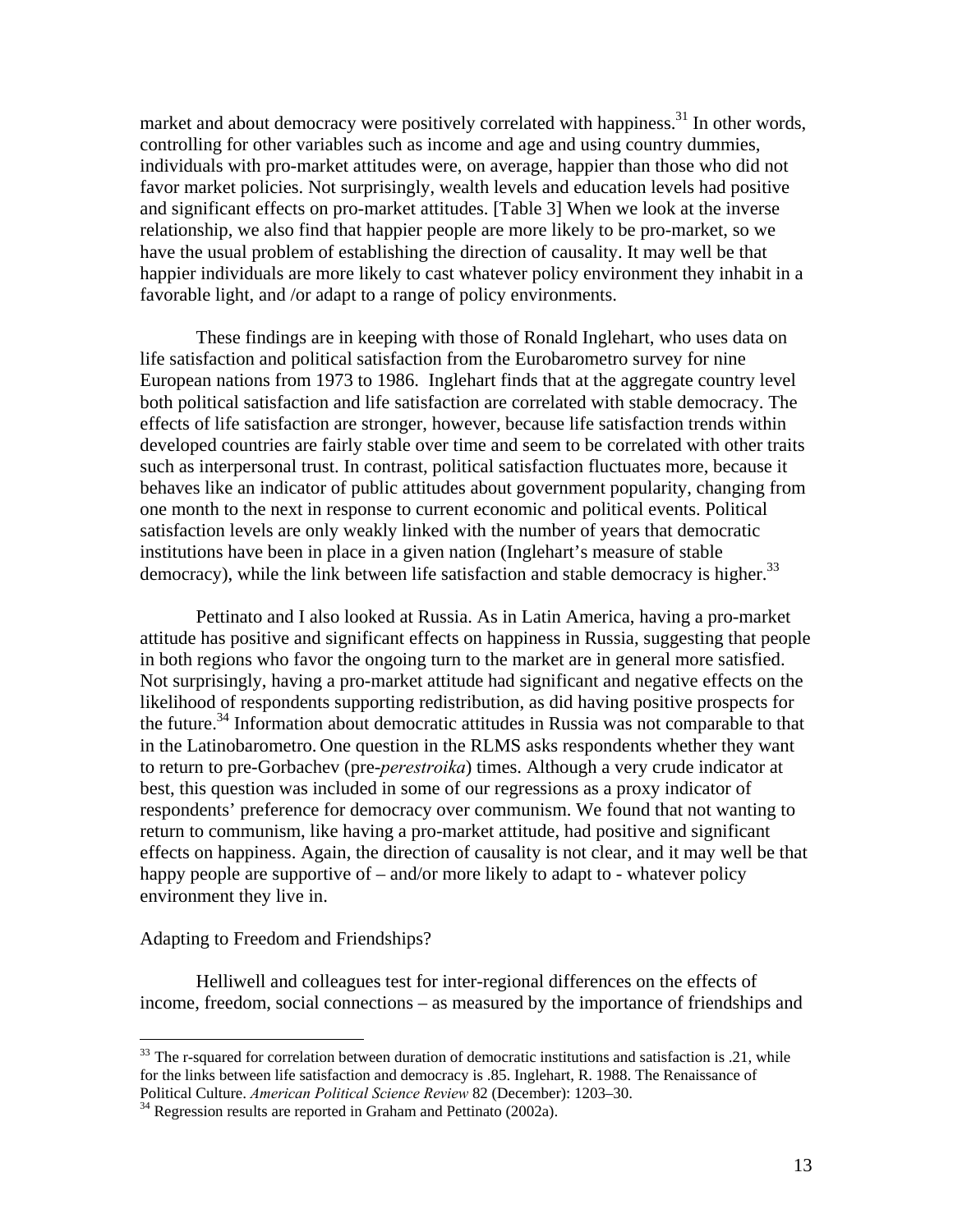memberships in associations, among others - and corruption on well-being. They find that the income coefficient is weakest in Africa – most likely due to the likelihood of mismeasurement of the income variable and the importance of subsistence agriculture. The effects of social connections are lower in Asia and Africa and higher in Region 1 (the United States, Western Europe, Australia, and New Zealand) than in any other region. The negative effects of corruption are weakest in Asia and Africa and strongest in Region 1, as are the positive effects of personal freedom.

The well-being effects of corruption seem to be lower for those living in countries where corruption is a long established feature of the status quo – and therefore people have become accustomed to it, while the well-being value attached to a sense of personal freedom is higher in societies classified as individualistic rather than collectivist. A recent paper by Ronald Inglehart and colleagues also finds that the well-being effects of freedom are greater in countries that have more of it and are more accustomed to it.<sup>35</sup>

#### Adapting to Bad Equilibrium: Crime and Corruption

1

Along the same vein, Soumya Chattopadhyay and I examined the extent to which individuals adapt to and become more tolerant of high levels of crime and illicit activity (corruption). Our initial assumption is simply described by the following vignette, based on my own experience. I grew up in Peru but live in Washington, D.C. In Lima, I think nothing of removing my jewelry before going out on the street, nor of putting my briefcase on the floor rather than on the seat of the car so that my windows do not get smashed as I drive. In contrast, I would be outraged if I had to take similar precautionary measures when I step out of my Dupont Circle office (but would surely be more cautious in other parts of Washington, D.C.).

We used our pooled Latinobarometro data to test the extent to which the wellbeing effects of being a crime victim are lower – as are reporting rates - in countries in Latin America where crime rates are higher. As crime rates go up, citizens typically adapt, which is evidenced in lower reporting rates (reporting of petty crimes is less likely to result in corrective action as overall rates go up) and less stigma attached to being a victim. Nick Powdthavee's work on crime in South Africa suggests similar dynamics.<sup>36</sup>

If higher levels of crime and corruption are the norm, and individuals adapt to those norms and come to expect high levels of crime and corruption, as in Latin America, then it may be more difficult to generate the social and political support that is necessary for the difficult policy measures required to achieve a lower crime norm. We took advantage of the variance in levels of crime and corruption across Latin American

<sup>&</sup>lt;sup>35</sup> Inglehart et al (2008) Inglehart, R., Foa, R., Peterson, C., and Welzel, C. 2008. "Development, Freedom, and Rising Happiness: A Global Perspective (1981-2007)", *Perspectives on Psychological Science*, Vol. 3, No. 4.<br><sup>36</sup> Graham and Chattopadhyay (2008); and Powdthavee, Nicholas. 2005. Unhappiness and crime: Evidence

from South Africa. *Economica*, 72, 531-547. For an overview of the interaction between behavior and institutions and the evolution of norms, see Bowles, Samuel. *Microeconomics: Behavior, Institutions, and Evolution* (Princeton: Princeton University Press, 2004). Young, P. 1998. *Individual Strategy and Social Structure: An Evolutionary Theory of Institutions*. Princeton: Princeton University Press. .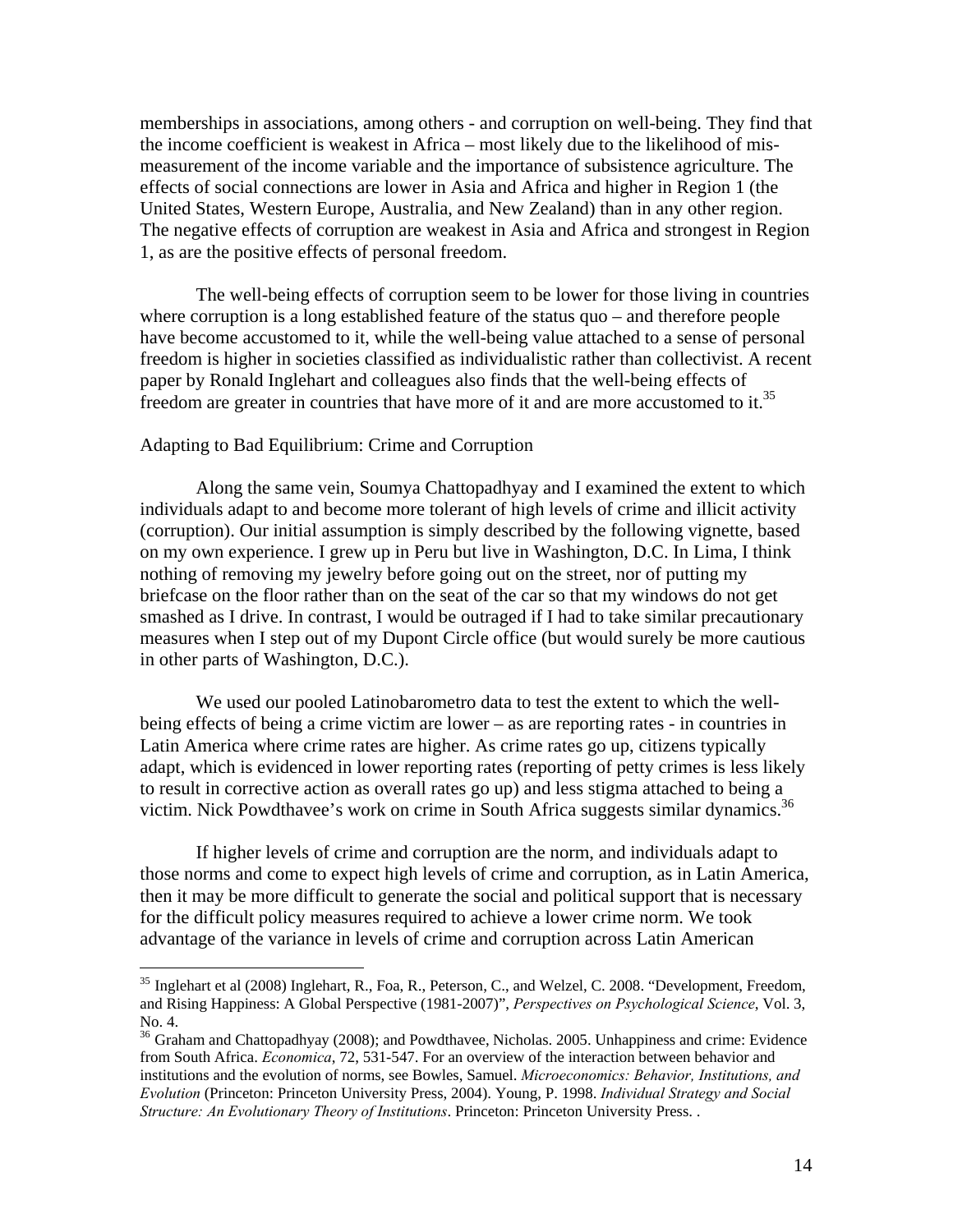countries as a means to test this proposition. We posit that understanding the important role of norms in individuals' responses to legal and institutional changes is likely an important part of the design of policies to reverse crime and corruption.

 Several papers in the burgeoning literature on happiness economics have documented the well-being costs associated with being a victim of crime or corruption. In this exercise, we build from the fairly standard assumption that these phenomena are negative for individual welfare, and query the extent to which the costs are mediated by norms of behavior on the one hand, and adaptation on the other. In other words, are the well-being costs of being a (petty) crime victim or of having to pay a bribe lower in contexts where these phenomena are more common?

The explanation for the variance in well-being costs could be two-fold. On the one hand, if crime and corruption are the norm, then individuals would feel less stigmatized if they were the victim of petty crime, and less unethical if they had to engage in corruption to get things done. On the other, if crime and corruption are the norm, it is likely that individuals adapt to these phenomena, as well as to the associated costs, as common occurrences. So while individuals who live in countries where crime and corruption levels are high are likely to be less happy in general, there is less likelihood that they will be made unhappy specifically because of these phenomena.

We tested these assumptions econometrically based on several years (1998-2008) of pooled *Latinobarometro* data - which provides us with information on happiness and on crime and corruption victimization (self-reported), as well as variance across and within countries and over time in the aggregate levels of these phenomena on the other. Our approach entailed determining the likelihood that an individual would be a crime victim, based on the usual explanatory factors, such as his or her own socioeconomic profile, plus the crime rate in the country that he or she lived in, plus whether or not he or she lived in a big city, and so on. We then isolated an "unexplained" victimization probability, or the victimization that we were not able to explain with the above factors and used that probability as a proxy for differences in crime norms across respondents.<sup>37</sup> Our intuition was that being a crime victim will have negative effects on happiness in any event, but that they will be lower when the unexplained victimization probability is higher.

1

 $37$  Our basic econometric strategy was as follows. Our first stage regression had the probability of being a crime victim (a logit equation, based on a yes-no crime victim question) as the dependent variable, and then a vector of controls for personal and socioeconomic characteristics (including being unemployed or not and being a minority, yes or no) along with other factors that could explain crime victimization: the reported crime rate, lagged growth, the Gini coefficient, lagged crime victimization (individual crime victimization both one and two years ago), and controls for the size of the city respondents live in (small, medium, or large, with the idea that there is more crime in large cities), plus the usual error term. We isolated the resulting residuals (error terms) as each individual's unexplained crime probability – e.g. the probability of being victimized that was not explained by objective traits. We then included that residual as an independent variable in a second stage regression with happiness on the left hand side, and usual sociodemographic controls (including minority status) plus crime victimization on the right hand side.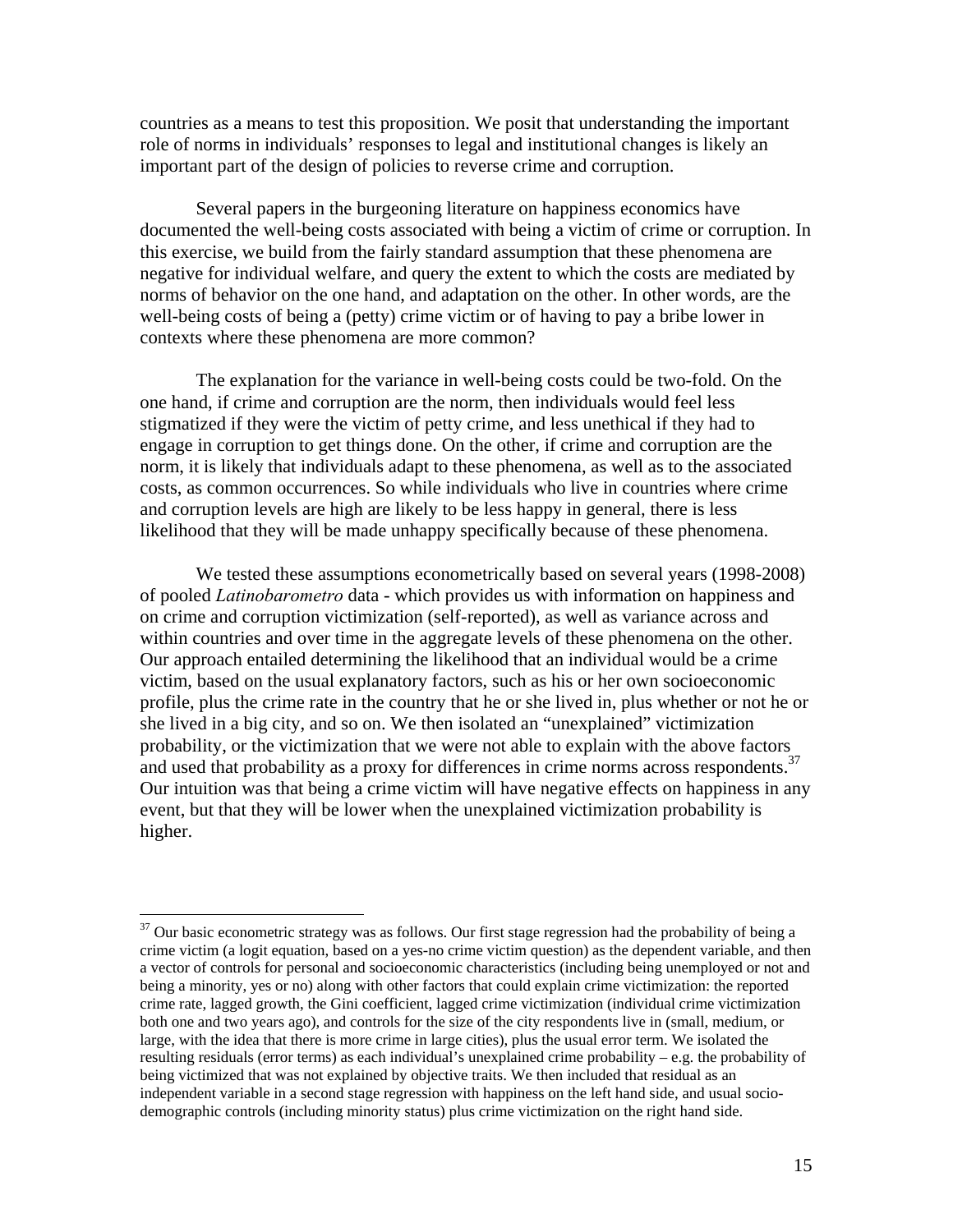Our results support this intuition. First of all, our first stage regressions yielded (expectedly) that those individuals that are older, more educated, wealthier, unemployed, speak the dominant language (e.g. non-minorities) and that live in a country with a higher crime rate, as well as those that were victimized in the past year, were more likely to be crime victims in the present year. In the second stage, we find that, as expected, controlling for everything else, being victimized in the past year has a negative effect on happiness today. However, having a higher crime norm (or "unexplained" victimization probability) is positively correlated with happiness– e.g. it acts to counter or mitigate the negative effects of victimization. [Table 4a] Of course it is possible that our "crime norm" variable is picking up other traits that affect well being but that we cannot observe.

In our study on optimism in Africa, Matthew Hoover and I examined the extent to which optimism mediated adversity such as crime victimization. We found similar evidence of downward adaptation. Optimism or positive attitudes presumably affect the way in which people deal with adversity. We examined the well-being costs of having been a crime victim. We split the sample into those respondents who reported high levels of personal security and those who reported low levels of personal security, with respondents' assessments of their living conditions as the dependent variable, and compared the coefficients on being a crime victim. We found that the costs were *lower* for those respondents who responded that they had *high* levels of insecurity than for those respondents who had *low* levels of insecurity. [Table 5]

There are several plausible explanations for this. On the one hand, if you expect that you will be a crime victim, some of those costs are already internalized in the expectation, and the actual event has less effects on well-being. Alternatively, being a victim of crime in an area where it is the norm are less likely to feel or suffer stigma effects than are those who are victims of crime in an area where crime is rare. Or perhaps the negative effects of being a crime victim are mediated by the higher levels of optimism that we find among the poor and more precariously situated. All three explanations could be at play.

Chattopadhyay and I repeated our econometric analysis of crime with identical regressions and the pooled Latinobarometro data, but with corruption victimization as the dependent variable. Like the crime question, the first order question is "were you or someone in your family a victim of corruption in the past year", with possible answers yes or no. There are also questions about concerns about corruption in the same data set, but these are more subjective and typically linked to other optimism variables. We generated a similar corruption norm variable, based on the unobserved probability of being a corruption victim – as in the case of crime, and tested the extent to which it mediated the effects of corruption victimization on happiness.

We get virtually identical results. Being a victim of corruption in the past year is, not surprisingly, correlated with lower happiness levels. Our corruption norm variable, on the other hand, is positively correlated with happiness. [Table 4b] As in the case of crime, being a victim of corruption is mitigated in contexts where corruption is more common, and there are both less stigma effects and individuals have adapted or become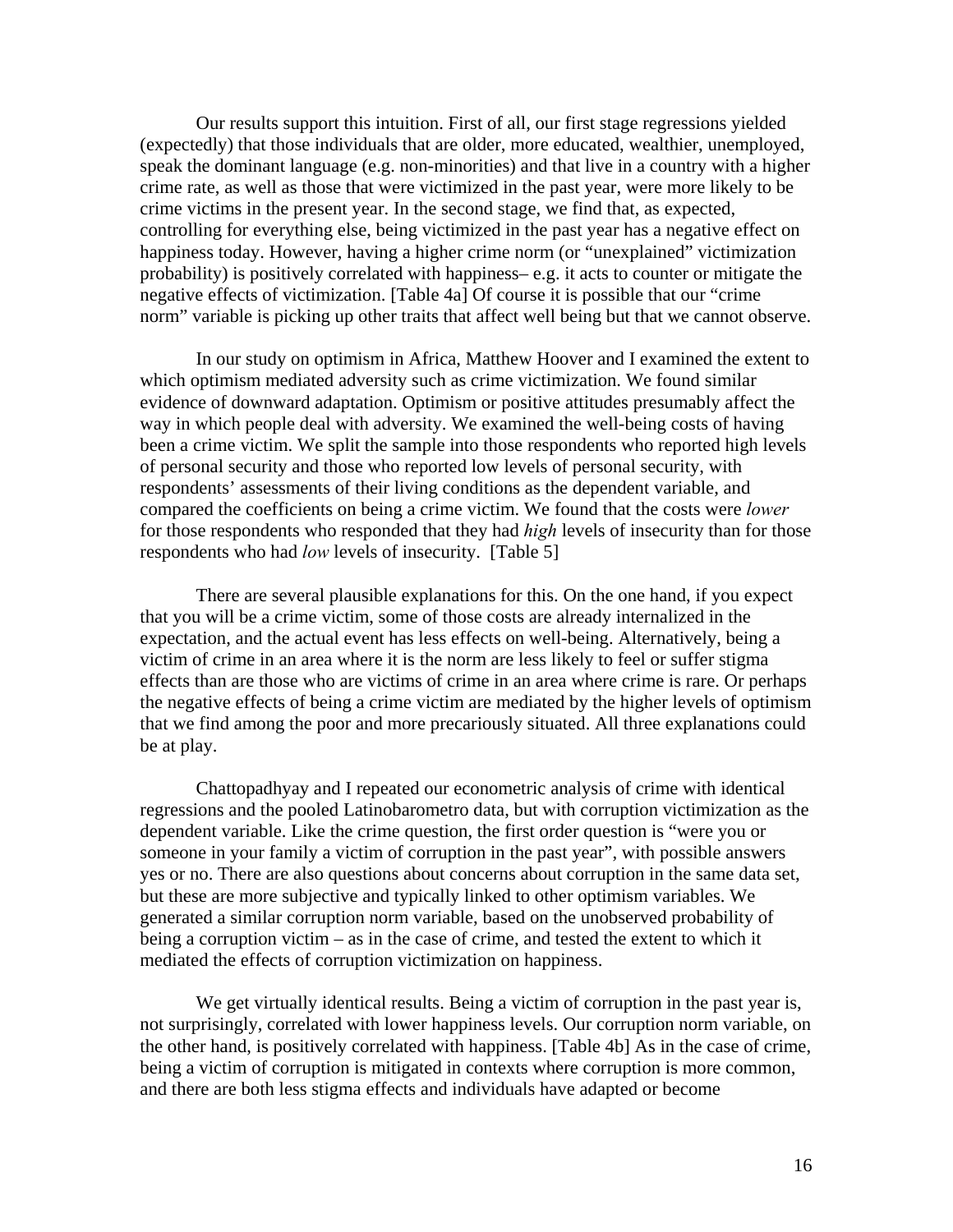accustomed to it. Again, as in the case of crime, this adaptation is likely a good coping mechanism from an individual welfare perspective, but it also allows societies to remain in high corruption equilibriums for prolonged periods of time.

Our findings on the effects of both crime and corruption in our Afghanistan study support the adaptation hypothesis. Neither crime nor victimization due to corruption seem to have significant effects on people's sense of well-being in Afghanistan, perhaps because people are used to both.<sup>38</sup> [Table 6]. While this may be necessary in terms of coping strategies, it can surely not be good for the overall welfare of the country. Rather interestingly, there seem to be different crime and corruption norms in a few particular areas, which are characterized by more Taliban influence than the average. While our team was not able to interview in the conflict ridden zones, they did interview in a few districts in the South characterized by more Taliban presence than the average. In these areas, which were happier, on average, than the rest of the sample, crime and corruption rates were lower (particularly the latter), and victims of corruption were significantly less happy than the average. The findings suggest that where norms differ – and thus attitudes about the phenomena differ – individuals are less likely to adapt to these phenomena and suffer greater well-being effects. And while our findings may have nothing to do with the Taliban, as there are many other unobservable differences across these differences, they are surely suggestive of different norms of crime and corruption across them.

There are several ways to read these findings, as well as to judge whether adaptation is a good or bad thing for human welfare. Lower well-being costs are likely to make individuals more tolerant of or adaptable to such events, and thus less likely to do anything about them. At the same time, departing from a high crime/corruption norm is very hard – and potentially very costly – at the individual level. In other words, operating honestly in a situation where no one else does is inefficient and time consuming in the best instance and dangerous or risky in the worst.<sup>39</sup> Thus rather than operate "irrationally" or in a costly manner, most individuals adapt to the higher crime norm. While that may be good for individual well-being – and perhaps survival – it may be negative in a collective sense, as it allows societies to fall into and stay in very bad equilibrium - such as the prolongation of very corrupt and/or violent regimes – for prolonged periods of time. These adaptation dynamics help explain why regimes such as Mobutu in Zaire or Fujimori in Peru were able to stay in power much longer than the predictions of most reasoned observers.

Tipping high crime and corruption equilibrium is difficult at best, although it surely is possible, as evidenced by the highly visible case of Medellin, Colombia. Medellin had the highest murder rate – or at least one of the highest accepting that these things are difficult to measure precisely – in the world in the early part of the millennium.

<sup>&</sup>lt;sup>38</sup> For detail, see Carol Graham and Soumya Chattopadhyay, "Well-Being and Public Attitudes in Afghanistan: Some Insights from the Economics of Happiness", *Foreign Policy Working Papers*, #2, The Brookings Institution, Washington, D.C., May 2009.

<sup>&</sup>lt;sup>39</sup> Francisco Thoumi has written eloquently about the costs of diverting from corrupt practices, such as refusing to pay a bribe, where corruption is the norm. See Thoumi, F. 1987. "Some Implications of the Growth of the Underground Economy", *Journal of Inter-American Studies and World Affairs*, Vol. 29, No. 2.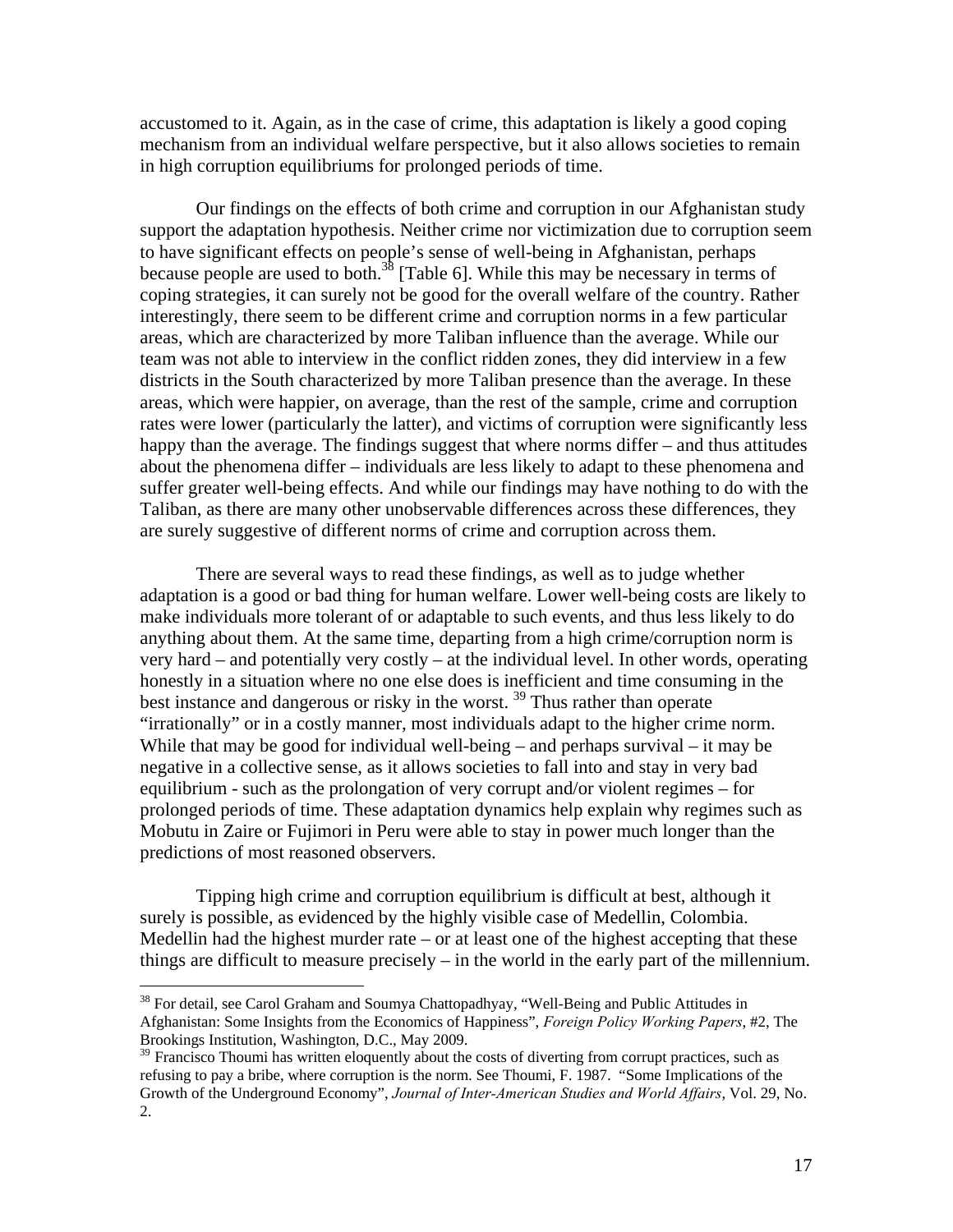After that, its crime rate tipped downward dramatically, due to a number of critical factors, including the leadership of a dynamic mayor, as well as crime rates reaching intolerable levels (the definition of tolerance obviously varies across populations). By 2008, citizens in Medellin had more confidence in their police than in any other city in the country, by a wide margin: 80% of respondents rather than 50% in other cities.<sup>40</sup>

In the same way that individuals adapt to the benefits (and also to the negative externalities) of overall rising income trends, they also adapt to the costs of rising crime and corruption trends. In the same way that income increases across time may not result in commensurate increases in well-being, increasing crime and corruption may not result in commensurate decreases in well-being as societies adapt to these phenomena.<sup>41</sup> There are surely tipping points in both instances, as levels of crime and corruption become unsustainable, for example, and/or as rising income levels result in positive externalities that increase happiness (and/or greed?).

#### **Adapting to Illness: Variance in Health Norms across Cohorts and Countries**

My research on health with several colleagues finds a major role for adaptation and variance in norms of health. A great deal of the variance in reported health which cannot be explained by objective differences. For example, although objective health indicators are better in the Netherlands than in the United States, reports of work-related disability are higher in the former than in the latter.<sup>42</sup> Reports of conditions like diabetes and hypertension, meanwhile, are notoriously inaccurate, particularly in poor countries where awareness of these conditions is low. Across all countries, they are mediated by income and education, among other factors.<sup>43</sup>

Across countries, there is higher tolerance for poor health in the poorer countries, and less satisfaction with better health in the rich ones. Within countries, while rich people are slightly more satisfied with their health than poor ones and more "objective" measures of health, such as the EQ-5D health index, also track with socioeconomic status, the gaps in the assessments of satisfaction are much smaller than gaps in objective

 $40$  See Encuesta Annual Ciudadana Sobre Percepcion y Victimizacion.

<sup>&</sup>lt;sup>41</sup> For a discussion of how people adapt and how these strategies may vary across socioeconomic cohorts, see DiTella, R., Galiani, S., and Shargrodsky, E. 2007. "*Crime Distribution and Victim Behavior During a* 

*Crime Wave*", Mimeo, Harvard University, November.<br><sup>42</sup> Arie Kapteyn, James P. Smith, and Arthur van Soest, "Vignettes and Self-Reports of Work Disability in the United States and the Netherlands", *American Economic Revi* 

<sup>&</sup>lt;sup>43</sup> Thomas and Frankenburg first studied differences in self-reported and measured health based on the Indonesian Family Life Survey. See D. Thomas and E. Frankenburg, "The Measurement and Interpretation of Health in Social Surveys" in CJL Murray et al., *Summary Measures of Population Health* (Geneva: World Health Organization, 2000). Susan Parker and her colleagues built on that work and studied these differences based on a broad purpose, multi-topic, nationally representative survey in Mexico, first conducted in 2002 and then repeated in 2005. Income predicts lower differences between measured and reported height, while the probability of having seen a doctor in the past three months increases the probability of accurately reporting weight among the obese and overweight. Of her total sample, 7% do not have hyper-tension but think they do; and 13% have it but do not know it. See Susan Parker, Luis Rubalcava, and Graciela Teruel, "*Health in Mexico: Perceptions, Knowledge and Obesity*", Paper Prepared for the Inter-American Development Bank Project on Understanding Quality of Life in LAC, Mimeo, January 2008.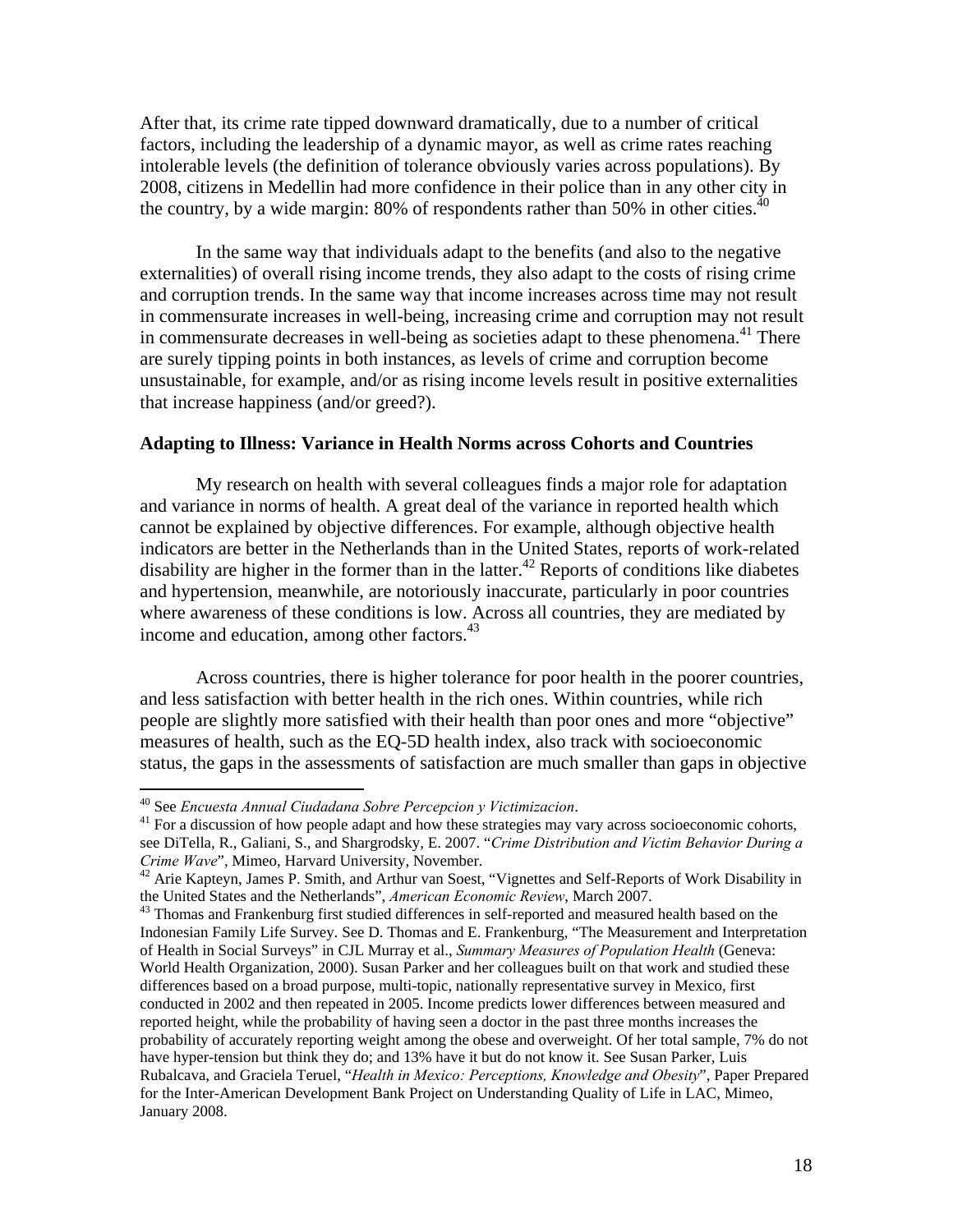conditions (quality, access, outcomes) would predict.<sup>44</sup> The same often holds across education, job, and economic satisfaction domains, depending on the sample.<sup>45</sup>

Lora and collaborators, and Chattopadhyay and I, (using different data sets for Latin America) find that respondents in poor countries are more or at least as likely to be satisfied with their health systems than are respondents in wealthier ones, while respondents in some very poor countries, such as Guatemala, have much higher levels of health satisfaction than do those in much wealthier ones with better health systems, such as Chile. Deaton finds the same pattern – or lack of one – with satisfaction with health systems in the worldwide Gallup Poll. The same percentage of Kenyans (82%), for example, are satisfied with their health system as are citizens of the U.S. While there are surely outliers, objective health conditions – as measured by indicators such as morbidity and life expectancy – are materially better in the wealthier countries.  $46$  Cross country comparisons of average levels of personal health satisfaction demonstrate a similar although not as notable pattern. Health satisfaction seems to be more closely associated with cultural differences across countries than it is with objective indicators, such as life expectancy and infant mortality, or with per capita incomes.

Within countries, wealthier respondents are more likely to be happier and more satisfied with their health than are poor ones. Despite the aggregate pattern, though, there is clearly an "optimism bias" in the responses of the poorest respondents, in health as well as in other domains, at least in Latin America. The gaps between the subjective assessments of the rich and poor are *much* smaller than the gaps in objective indicators.

We explored the effects of obesity on well-being in the United States, based on the National Longitudinal Survey of Youth (NLSY) found that in cohorts where obesity rates are high, such as blacks and Hispanics, obese people do not report being more unhappy than others, whereas in cohorts where obesity rates are low, obese people tend to be much unhappier than the mean (controlling for other factors such as age, gender and income).47 In other words, it makes one less unhappy to be obese if high levels of obesity are the norm. [Figure 3] We also find a negative link between obesity and upward income mobility; if one is obese and works at Wal-Mart, he or she is less likely to move on to a better job than if he or she is not. Thus poor health norms may be poverty traps as well as health traps. Finally, and again suggesting an important mediating role for norms of health, we found in Russia, where obesity is still seen as a sign of prosperity, obese respondents, who were typically wealthy businessmen or farmers, were happier, on average, than others. These findings were above and beyond the objective health effects of obesity – such as propensity for diabetes, high blood pressure, and heart disease and mobility problems.

 $44$  The EQ5D is a 5 part question developed for the British general population, and now widely used in other contexts. The descriptive dimensions are: mobility, self care, usual activities, pain/discomfort, and anxiety/depression, with the possible answers for each being: no health problems, moderate health problems, and extreme health problems. See Shaw et al (2005).<br><sup>45</sup> Of course, this could also be considered a pessimism bias of the rich.<br><sup>46</sup> Paradox and Perception; Graham and Chattopadhyay (2009); Deaton (2008).<br><sup>47</sup> Ca

February, 2008.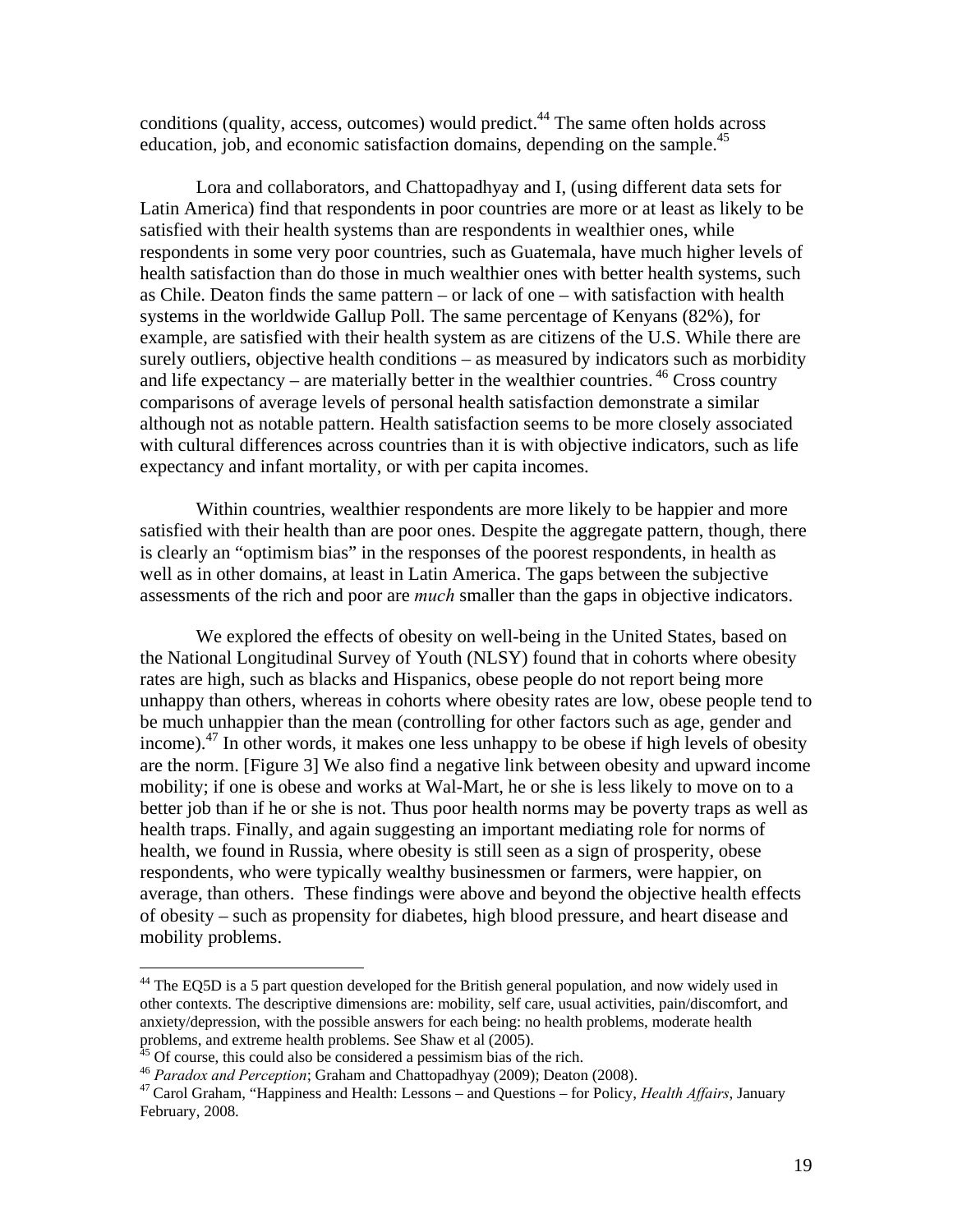Another body of research is based on the Gallup World Poll for Latin America and the EQ5D index. We find that the (expected) negative effects of extreme conditions in self care and mobility on both life satisfaction and health satisfaction disappear when a control for personal optimism is included.<sup>48</sup> It is likely that people adapt to these conditions, and the importance of inherent character traits in maintaining happiness or satisfaction is more important than (irreversible) objective conditions. In contrast, extreme pain, extreme anxiety, and the usual activities continue to have negative effects on health satisfaction when the optimism control is included, suggesting that even naturally optimistic people cannot adapt to these conditions. In general, moderate conditions have a more consistent effect, as only a few people report having extreme conditions. [Figure 4]

It is likely that people are less able to adapt to the unpredictability of certain health conditions than they are to the unpleasant certainty of others. The well-being of paraplegics, for example, typically adapts back, while many epileptics face a lifetime of uncertainty about when they will have seizures. A number of studies of the quality of life of epileptics find that age – and in particular higher age of onset – posed significant and negative effects on health-related quality of life. Adapting to the uncertainty is probably more difficult later in life, when social, economic, and psychological dimensions are more established.<sup>49</sup>

Arie Kapteyn finds that people's well-being is more affected by anxiety about certain conditions, such as financial or health difficulties, than it is by the difficulties themselves.50 Andy Eggers and Sandip Sukhtankar, and I find that innate optimism mediates the intensity of the effects of anxiety, such as fear of unemployment, on wellbeing.<sup>51</sup> Optimism likely interacts with the anxieties related to particular conditions to determine health satisfaction. Finally, different levels of tolerance for disease and pain, which can vary significantly across countries and cultures, also mediate the relationship between objective and subjective health conditions.

All of these findings help explain why norms of health vary so much across countries, cohorts, and cultures, and why quality of health care varies so much even across countries with comparable levels of GDP. Demand for better health care is often lower in societies that need improvements much more than it is in those that have much better care, but also have very different norms of health and higher aspirations based on those norms. And once again, individuals' capacity to adapt to adversity – in this case ill health – yet maintain relatively high happiness levels, may be a good protective

<sup>&</sup>lt;sup>48</sup> Julienne Labonne and Robert Chase, "So You Want to Quit Smoking: Have You Tried a Mobile Phone?" *Policy Research Working Paper Series*, No. 4657, World Bank, June 2008.

<sup>49</sup> See Lin Lua, Halilah Haron, Gertrude Cosmos, Nurul Hudoni Nawi, "The Impact of Demographic Characteristics on Health-Related Quality of Life: Profile of Malaysian Epilepsy Population", *Applied Research in Quality of Life*, Vol. 2, 2007.<br><sup>50</sup> Kapteyn et al (2007).

<sup>&</sup>lt;sup>51</sup> Carol Graham, Andrew Eggers, and Sandip Sukhtankar, "Does Happiness Pay? An Initial Exploration Based on Panel Data for Russia", *Journal of Economic Behavior and Organization*, Vol. 55, 2004.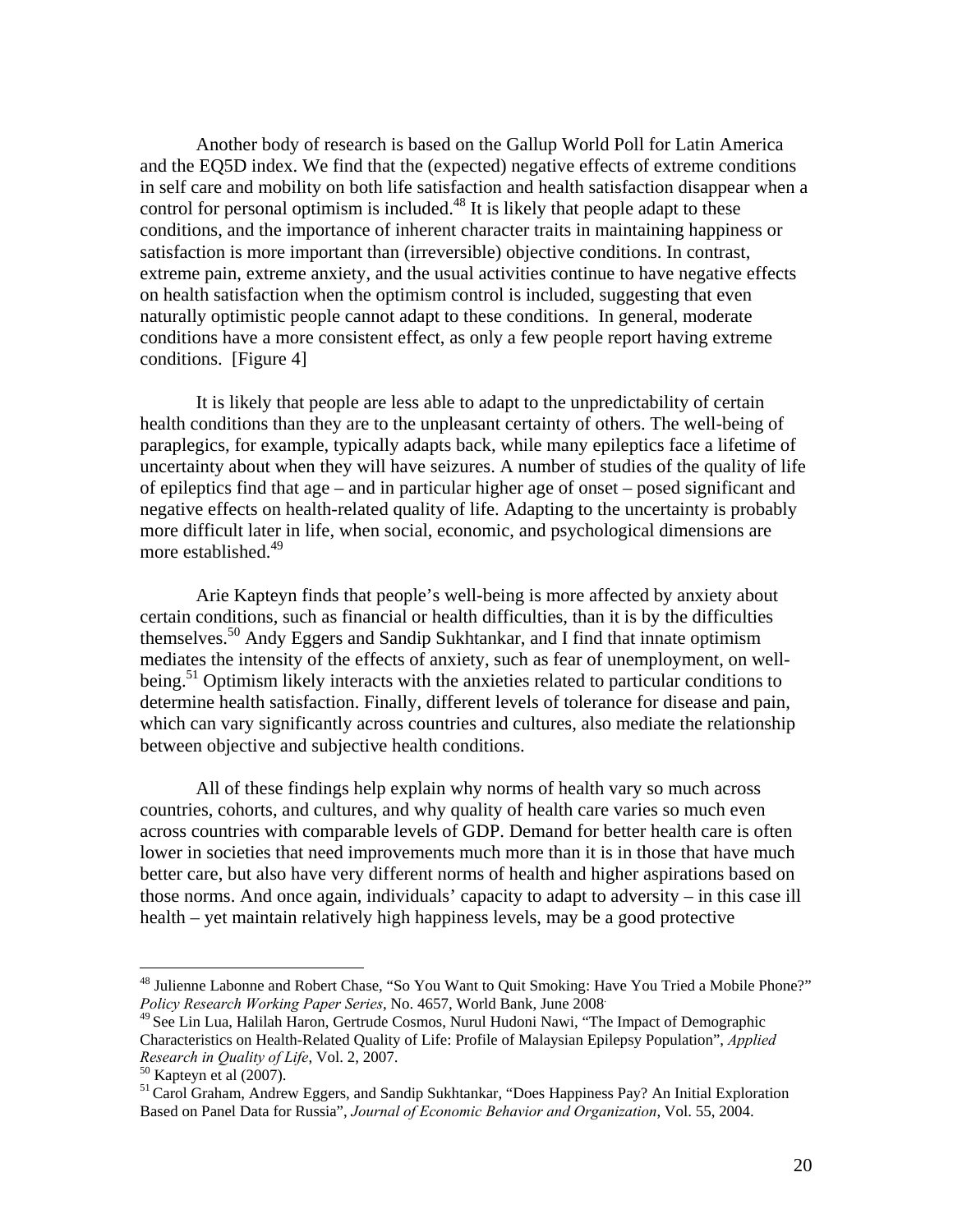mechanism from an individual psychological perspective, but at the same time may result in collective tolerance for poor health systems and health status.

#### **Conclusions and Implications for Policy**

Understanding what makes people happy and why may help us understand some of the fundamental questions in economics, such as the relationships between happiness and income and happiness and health, as well as how these relationships differ in different countries and in different cultures at different stages of development. What makes people happy seems to be remarkably similar in all sorts of countries and contexts, from war torn Afghanistan to new democracies like Chile and established ones like the United Kingdom.

 Increasing levels of income – and income growth - tend to be accompanied by rising expectations and related frustrations (at the macro level, the paradox of unhappy growth, and at the micro-level, the frustrated achievers), across a surprisingly wide range of countries at different economic development levels. At the same time, individuals across the globe seem remarkably adept at adapting expectations downwards when necessary – our so-called happy peasants. In the same way that rising incomes do not translate into ever increasing levels of happiness, remarkably adverse circumstances, such as high levels of crime and corruption or very poor standards of health, do not seem to result in equivalently low levels of happiness. Happiness levels vary across countries and with economic and institutional conditions. Yet there is evidence of a great deal of upward and downward adaptation, as well as a clear role for innate character traits, in mediating the relationship between happiness and a range of environmental variables.

 Surely deep deprivation makes people unhappy, while many things that accompany higher levels of development, such as better public goods and less disease, make people happier. Yet higher per capita income levels do not translate directly into higher average happiness levels. In part this is because there are major differences in the nature of public goods and institutional regimes across countries. There are also cultural differences, which are even more difficult to measure.

 Adapting expectations downward in difficult contexts or at times of adversity, such as economic crises or rising rates of crime, seems to be a useful trait for preserving individual happiness in the face of major challenges. At the same time, it can result in lower collective welfare levels by increasing societal tolerance for bad equilibrium, such as high levels of crime and corruption or dysfunctional governments. Rising expectations in the context of economic progress or major improvements in health, in contrast, may actually reduce happiness, or at least require constantly increasing incomes or health improvements to keep well-being levels constant. At the same time rising expectations may increase collective welfare by generating demand for better standards in areas such as health and education. Individuals' ability to adapt, meanwhile, is determined by some intersect between innate character traits (being naturally cheerful or curmudgeonly, for example) on the one hand, and experience in the environment on the other. At minimum, these insights allow us to better understand how societies can be surprisingly tolerant –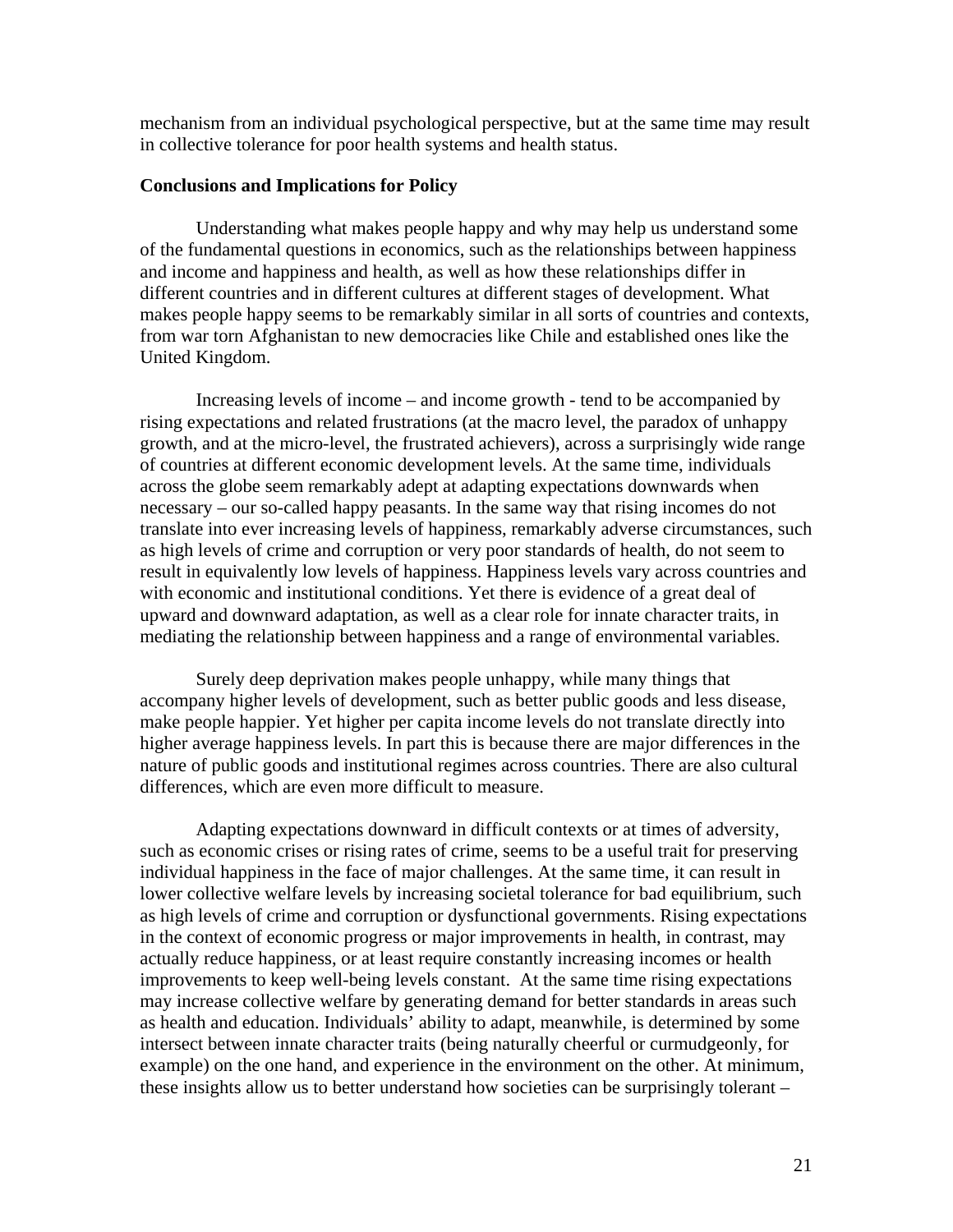and happy - in the context of very bad conditions, and surprisingly critical - and unhappy - in the context of good conditions.

The obvious question, then, is how relevant is all of this for policy? Can policymakers take from these lessons? Can nations develop progress indicators based on the findings from happiness surveys? There is increasing discussion of using happiness surveys as a tool for public policy which complements income data, including happinessbased measures, such as national well-being accounts, as complements to national income accounts.<sup>52</sup> Yet there are also questions, not least the relevant definition of happiness. What makes it a useful survey instrument is its open-ended nature, and the definition is left up to the respondent, allowing us to compare happiness responses across individuals in a wide range of countries and cultures. Yet the definition of happiness matters to its application for policy, which then raises a host of normative questions. Is happiness merely contentment? Is it contentment, welfare, and dignity? Is it something else? Different societies would surely come to different conclusions about what was worth pursuing as a policy objective, but at this point we lack an analytical frame for posing such a question to the general public.

The issue of adaptation makes this question even more difficult to resolve. Just because individuals can adapt to extreme adversity and remain happy does not mean that their needs are less compelling than the needs of those who live in conditions of greater prosperity, with higher aspirations of welfare, freedom, and health, among other things. People in Afghanistan live in dire poverty and in a context of continuous violence yet are happier than people in Chile. What can we do with this information? At minimum it is a window into human psychology which can help explain how Afghan and Chilean societies can coexist as distinct equilibrium, even in a world where global information and transportation have eroded all sorts of boundaries and borders. Understanding how to make Afghanistan's social equilibrium closer to Chile's – at least in terms of freedom, citizen trust, health, and security –without making Afghans less happy is a challenge that our findings pose but cannot resolve.

1

 $52$  Diener and Seligman (2004) and Kahneman, D., Krueger, A., Schkade, D., Schwarz, N. and Stone, A. 2004. Toward national well-being accounts. *AEA Papers and Proceedings* 94, 429–34.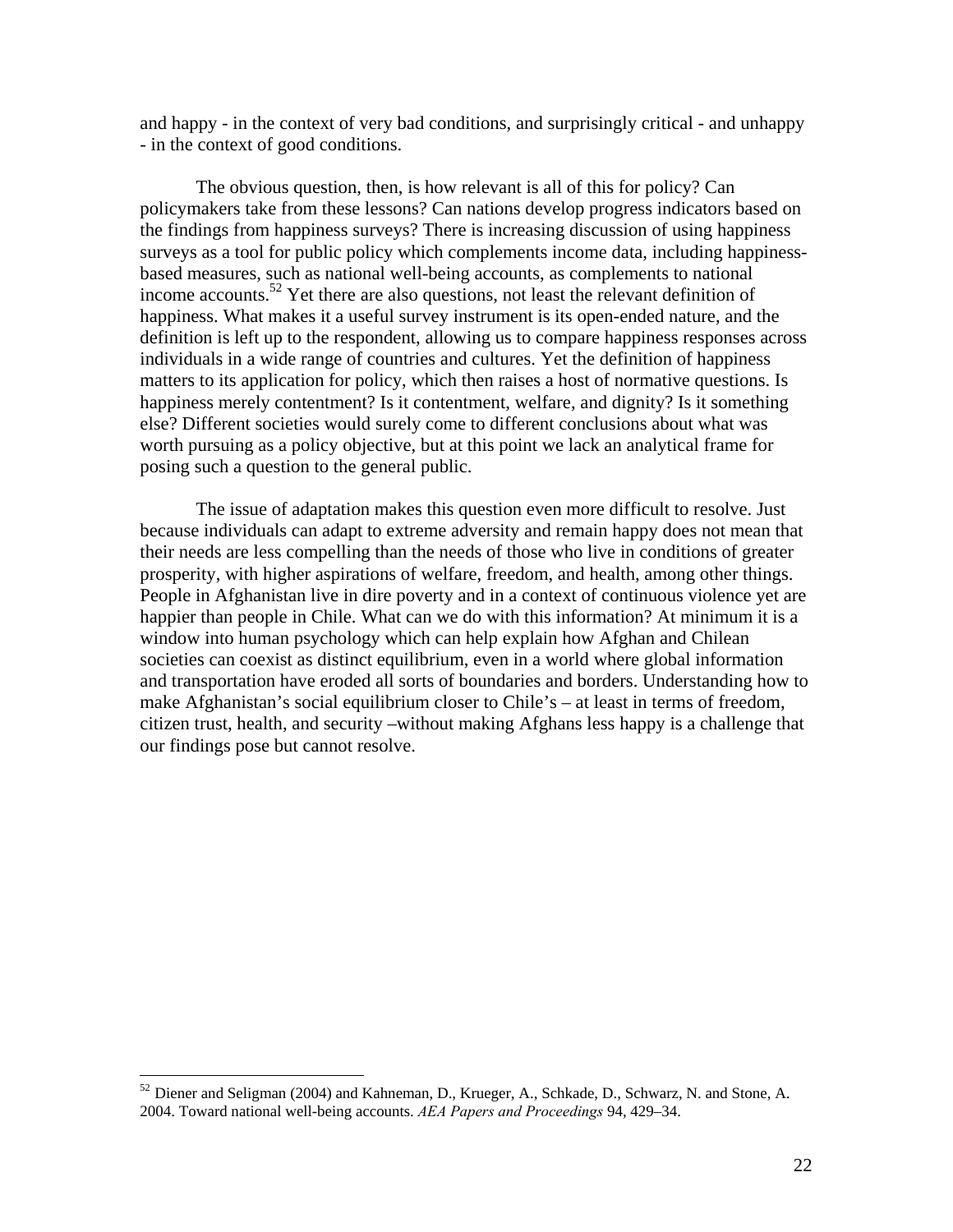# **Appendix**



**Figure 1: Happiness around the world, 1990s** 

Source: Carol Graham and Stefano Pettinato (2002). *Happiness and Hardship: Opportunity and Insecurity in New Market Economies*. Washington, D.C.: The Brookings Institution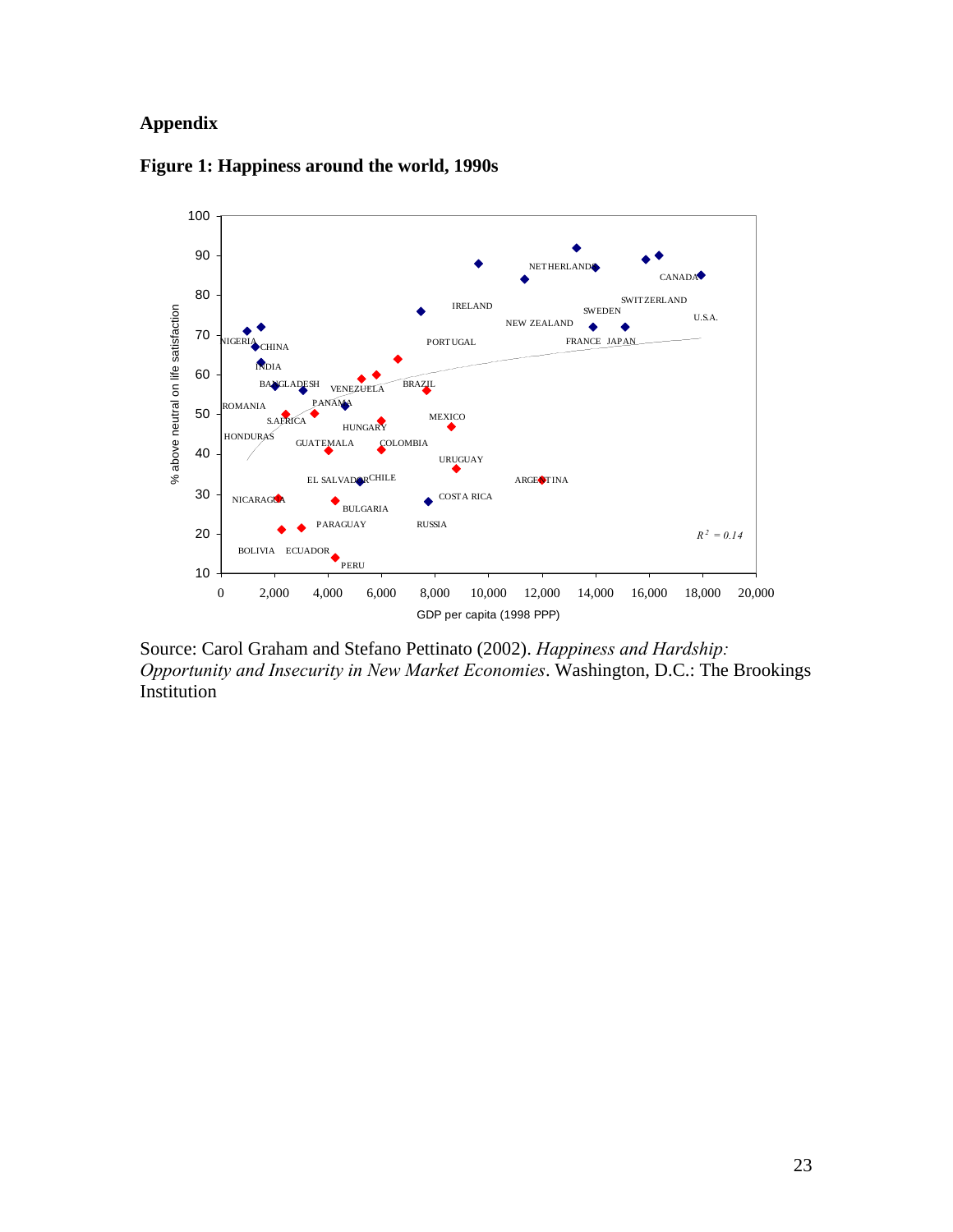# **Figure 2: Life Satisfaction Determinants**



**Monetary valuation of some life-satisfaction determinants The income required to compensate a person for the effects related to a change in life conditions**

Source: Fuente, IDB calculation using Gallup (2007).

Note: The respondent is a single 30 year-old woman, with no children, a high-school degree, employed, has friends and religious beliefs.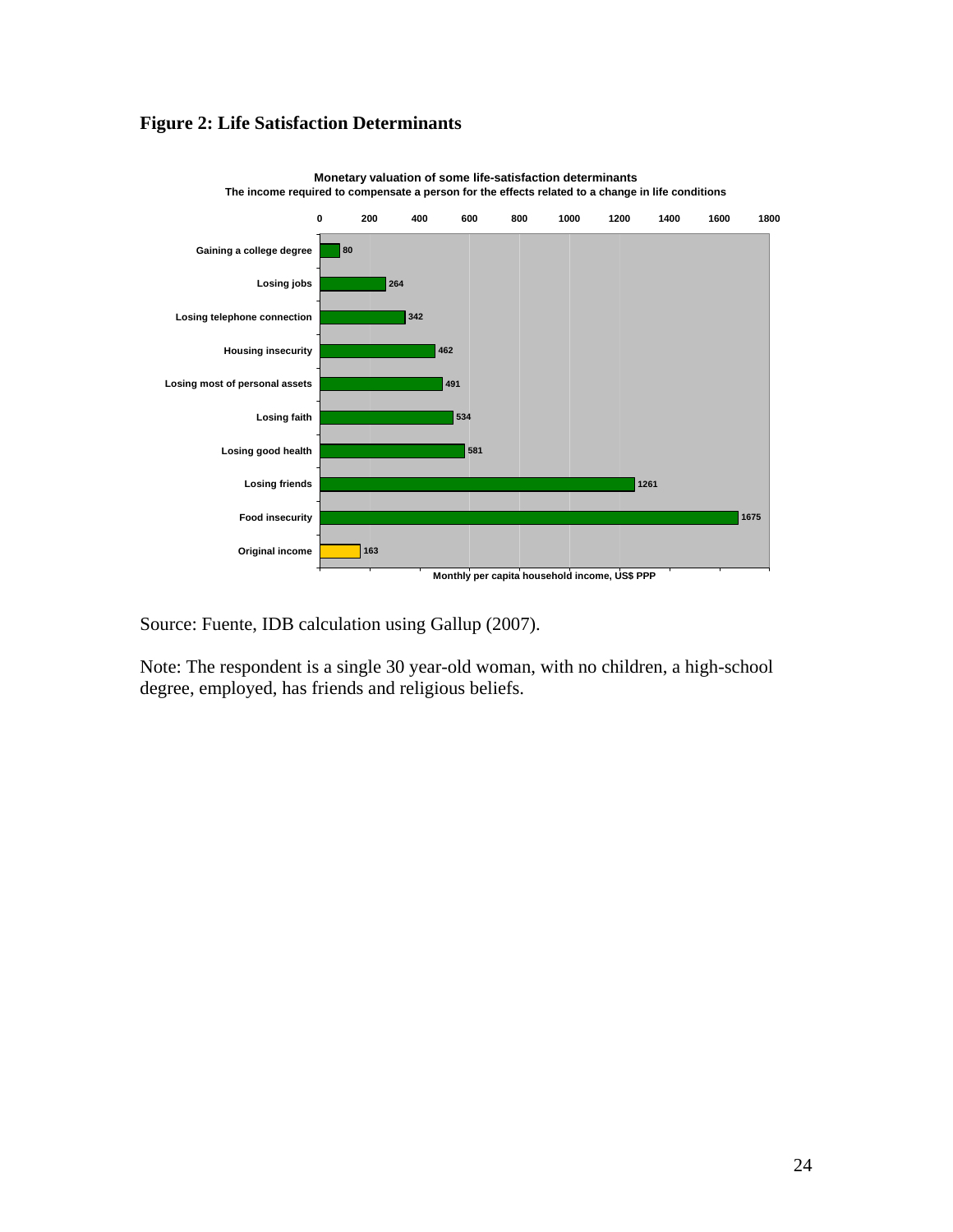**Figure 3: Obesity and Unhappiness** 



Source: Carol Graham, "Happiness and Health: Lessons – and Questions – for Policy, Health Affairs, January - February, 2008.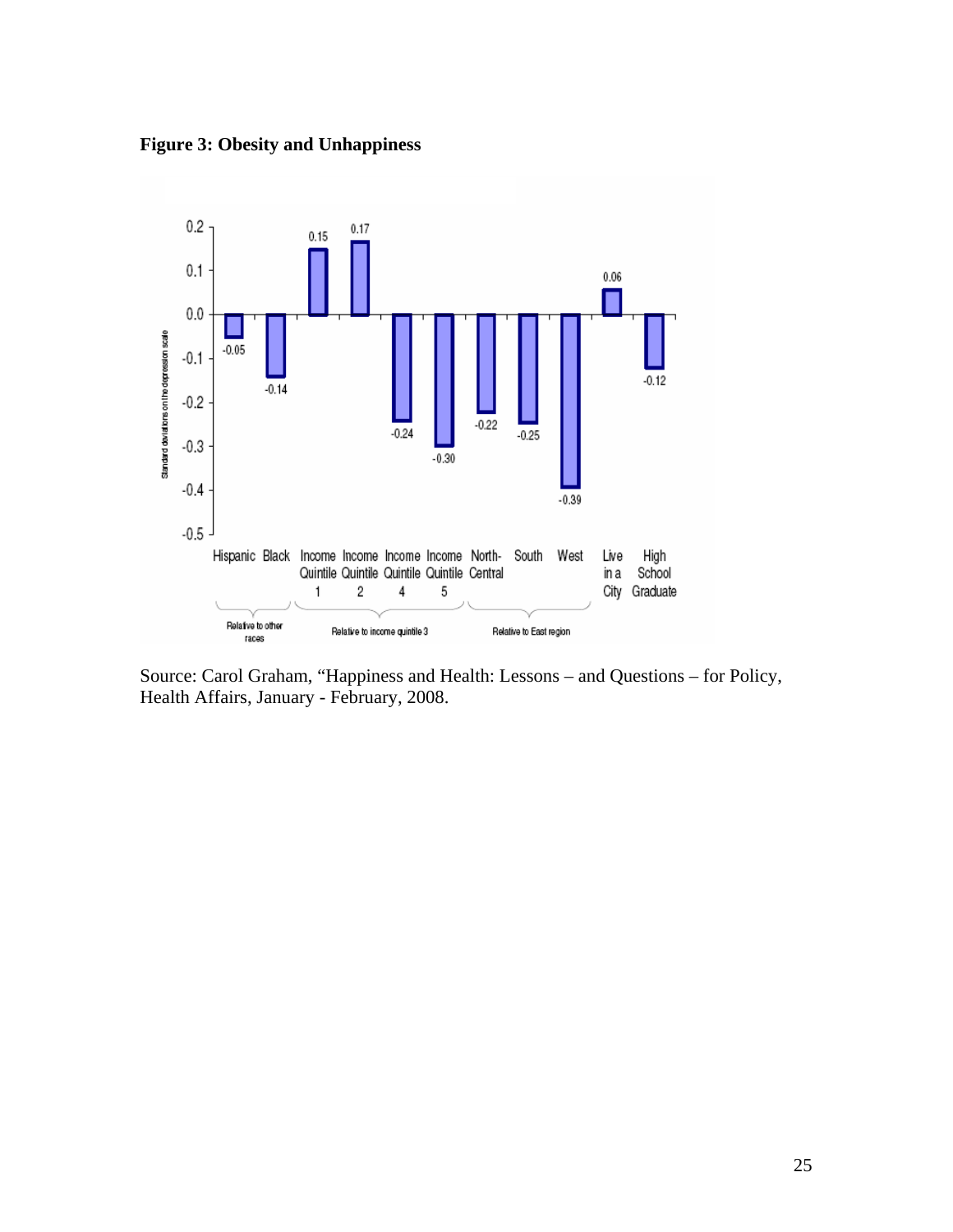

**Figure 4: Income Equivalences of Health Conditions in EQ5D** 

Source: Authors' calculations based in Gallup 2006 and 2007.

Note: direct equivalences are based on the effect of each health component on life satisfaction. The EQ5 equivalences are based on the effect of changes in the EQ5D index, derived from changes in each health component. Vertical bars represent a 95% confidence interval.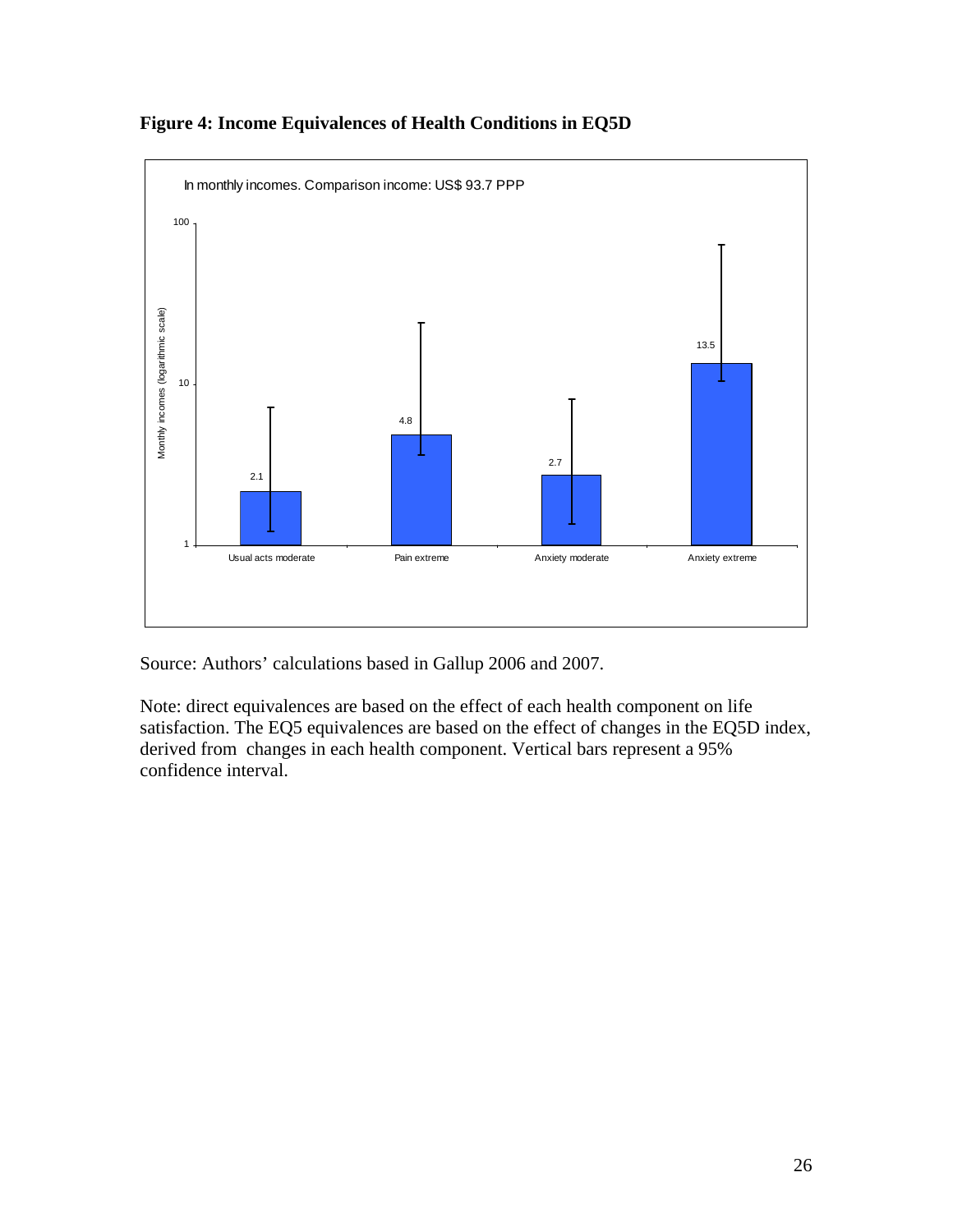|  |  | Table 1: The paradox of unhappy growth |  |
|--|--|----------------------------------------|--|
|  |  |                                        |  |

| The relationship among satisfaction, income per capita and<br>economic growth |                      |                   |          |                    |  |
|-------------------------------------------------------------------------------|----------------------|-------------------|----------|--------------------|--|
|                                                                               | <b>122 countries</b> |                   |          |                    |  |
|                                                                               |                      | GDP per<br>capita |          | Economic<br>growth |  |
| Life satisfaction                                                             | 0.788                | * * *             | $-0.082$ | * * *              |  |
| Standard of living                                                            | 0.108                | * * *             | -0.018   | $***$              |  |
| Health satisfaction                                                           | 0.017                | $\star$           | $-0.017$ | $***$              |  |
| Job satisfaction                                                              | 0.077                | * * *             | -0.006   |                    |  |
| Housing satisfaction                                                          | 0.084                | * * *             | -0.006   |                    |  |

Source: IDB - RES using Gallup World Poll 2006 - 2007 data.

Source: Eduardo Lora. *"Beyond Facts: Understanding Quality of Life in Latin America and the Caribbean"*. Inter-American Development Bank

Notes:

- 1. OLS regression; dependent variable is average life satisfaction per country, growth rates are averaged over the past five years. N=122
- 2. The coefficients on GDP per capita are marginal effects; how much does the satisfaction of two countries differ when one has two times the incomes of another. The coefficients on growth imply how much an additional percentage point of growth affects life satisfaction.
- 3. The life satisfaction variable is on a 0 to 10 scale; all others are the percentage of respondents that are satisfied.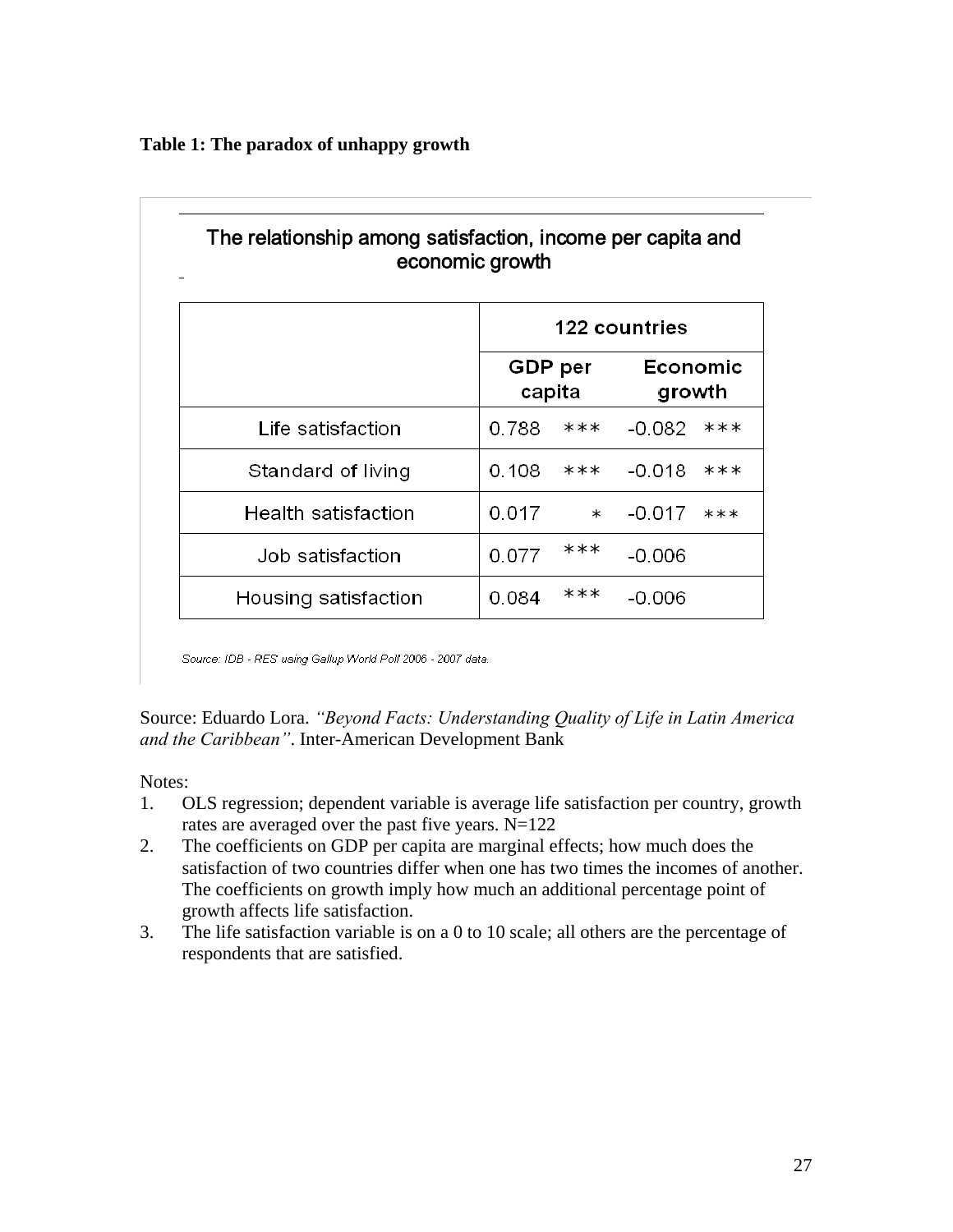| <b>Dependent variable: happy</b>              |              |             |             |             |
|-----------------------------------------------|--------------|-------------|-------------|-------------|
| age                                           | $-0.0240$    | $-0.0230$   | $-0.0230$   | $-0.0220$   |
|                                               | $(4.40)$ **  | $(4.34)$ ** | $(4.23)$ ** | $(4.29)$ ** |
| age2                                          | 0.0000       | 0.0000      | 0.0000      | 0.0000      |
|                                               | $(3.53)$ **  | $(3.88)$ ** | $(3.72)$ ** | $(3.76)$ ** |
| gender                                        | 0.0330       | 0.0070      | 0.0070      | 0.0070      |
|                                               | $-1.5500$    | $-0.4800$   | $-0.5200$   | $-0.4800$   |
| married                                       | 0.0790       | 0.0910      | 0.0940      | 0.0930      |
|                                               | $-1.7800$    | $(2.40)^*$  | $(2.56)^*$  | $(2.60)$ ** |
| edu                                           | $-0.0410$    | $-0.0260$   | $-0.0280$   | $-0.0260$   |
|                                               | $-1.5300$    | $-1.1800$   | $-1.2900$   | $-1.2800$   |
| edu2                                          | 0.0010       | 0.0010      | 0.0010      | 0.0010      |
|                                               | $-0.8800$    | $-0.7000$   | $-0.7900$   | $-0.7600$   |
| socecon                                       | 0.2110       | 0.2160      | 0.2150      | 0.2170      |
|                                               | $(5.22)$ **  | $(5.76)$ ** | $(5.77)$ ** | $(5.78)$ ** |
| subinc                                        | 0.2900       | 0.2900      | 0.2940      | 0.2920      |
|                                               | $(8.78)$ **  | $(8.02)$ ** | $(8.36)$ ** | $(8.41)$ ** |
| ceconcur                                      | 0.2340       | 0.2260      | 0.2360      | 0.2370      |
|                                               | $(9.04)$ **  | $(9.50)$ ** | $(7.66)$ ** | $(8.92)$ ** |
| unemp                                         | $-0.1810$    | $-0.1760$   | $-0.1900$   | $-0.1880$   |
|                                               | $(2.05)^{*}$ | $(3.45)$ ** | $(3.59)$ ** | $(3.69)$ ** |
| poum                                          | 0.1800       | 0.1890      | 0.1830      | 0.1840      |
|                                               | $(4.48)$ **  | $(5.42)$ ** | $(5.56)$ ** | $(5.59)$ ** |
| domlang                                       | 0.5380       | 0.4810      | 0.4840      | 0.4810      |
|                                               | $(2.73)$ **  | $(2.48)^*$  | $(2.48)^*$  | $(2.48)^*$  |
| vcrime                                        | $-0.1160$    | $-0.1060$   | $-0.1060$   | $-0.1080$   |
|                                               | $(2.30)^*$   | $(2.98)$ ** | $(2.89)$ ** | $(3.08)$ ** |
| els                                           | 0.0900       |             |             |             |
|                                               | $(5.48)$ **  |             |             |             |
| growth_gdp                                    | 0.0170       | $-0.0090$   | $-0.0040$   | $-0.0060$   |
|                                               | $-0.5300$    | $-1.1100$   | $-0.6000$   | $-0.7700$   |
| gini                                          | $-0.0170$    | $-0.0270$   | $-0.0240$   | $-0.0240$   |
|                                               | $-0.7000$    | $-1.2400$   | $-1.1200$   | $-1.1900$   |
| gdpgrl1                                       |              |             | $-0.0190$   | $-0.0180$   |
|                                               |              |             | $-1.4000$   | $-0.9900$   |
| gdpvol2                                       |              |             |             | 0.0030      |
|                                               |              |             |             | $-0.1400$   |
| <b>Observations</b>                           | 34808        | 67308       | 67308       | 67308       |
| Absolute value of z statistics in parentheses |              |             |             |             |
| * significant at 5%; ** significant at 1%     |              |             |             |             |
| Regressions clustered at a country level      |              |             |             |             |

**Table 2: Happiness immune to country level economic growth?**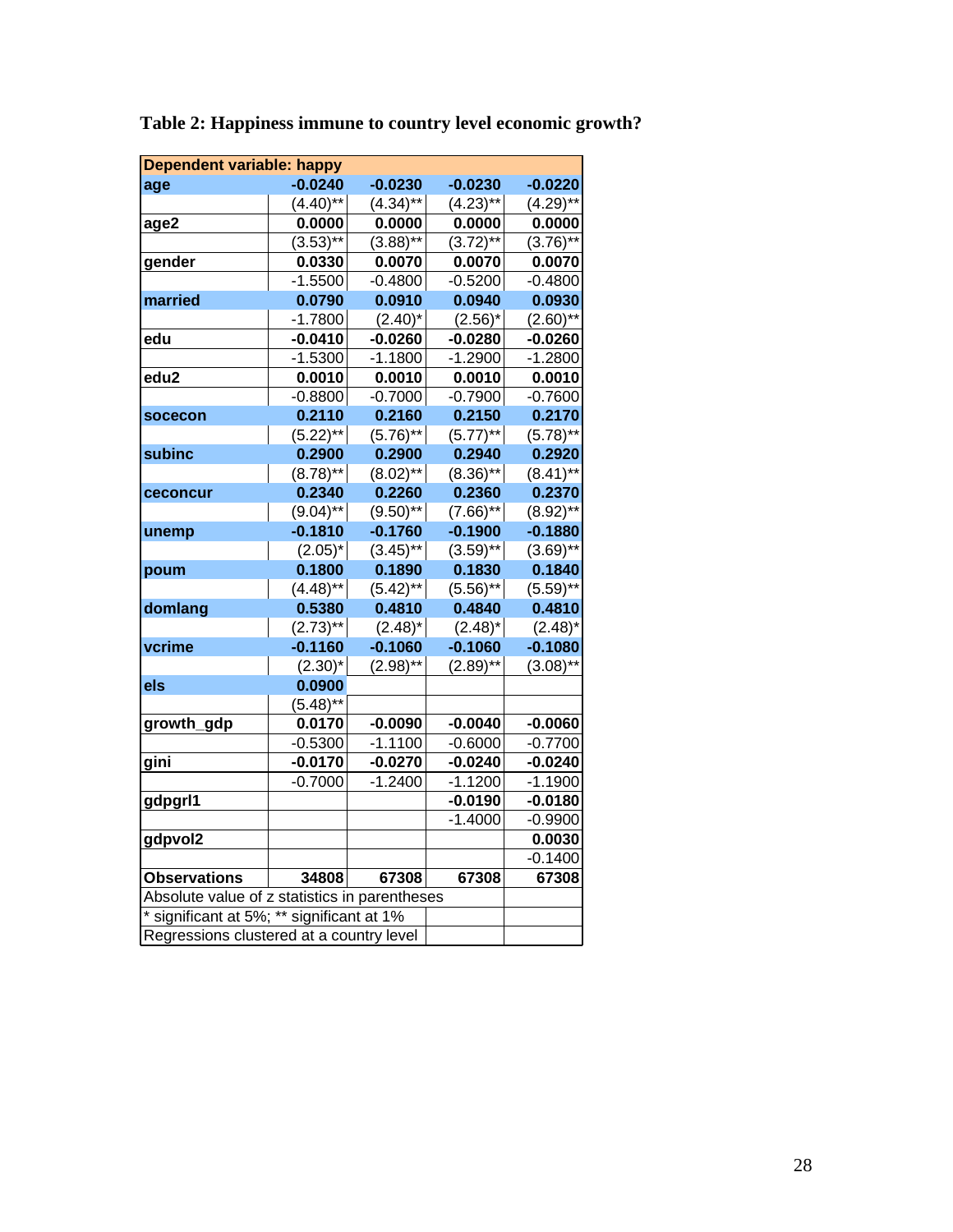| Dep. Var.: Happiness     |                             |          | (1)     | (2)      |         |  |
|--------------------------|-----------------------------|----------|---------|----------|---------|--|
|                          |                             | coeff.   | z-stat  | coeff.   | z-stat  |  |
|                          |                             |          |         |          |         |  |
| Age                      |                             | $-0.014$ | $-1.99$ | $-0.008$ | $-1.24$ |  |
| Age <sup>2</sup> /100    |                             | 0.011    | 1.46    | 0.001    | 0.13    |  |
| Male                     |                             | 0.050    | 1.29    | 0.036    | 0.92    |  |
| log(wealth)              |                             | 0.361    | 8.08    | 0.632    | 15.11   |  |
| Education                |                             | 0.005    | 1.01    | $-0.031$ | $-6.34$ |  |
| Married                  |                             | 0.091    | 2.30    | 0.054    | 1.35    |  |
| <b>Employment Status</b> |                             |          |         |          |         |  |
|                          | selfemployed                | $-0.083$ | $-1.50$ | $-0.110$ | $-1.98$ |  |
|                          | public employee             | $-0.041$ | $-0.53$ | 0.035    | 0.45    |  |
|                          | private employee            | 0.000    | 0.00    | 0.026    | 0.42    |  |
|                          | unemployed                  | $-0.310$ | $-3.81$ | $-0.294$ | $-3.63$ |  |
|                          | retired                     | $-0.082$ | $-0.88$ | $-0.030$ | $-0.33$ |  |
|                          | student                     | 0.091    | 1.22    | 0.049    | 0.66    |  |
| Pro-democracy dummy      |                             | $-0.017$ | $-0.48$ | $-0.132$ | $-3.63$ |  |
|                          | Satisfaction with democracy | 0.307    | 14.68   | 0.362    | 18.28   |  |
| Pro-market attitudes     |                             | 0.543    | 7.85    | 0.521    | 7.70    |  |
| <b>Inflation Rate</b>    |                             |          |         | $-0.007$ | $-4.96$ |  |
| Unemployment Rate        |                             |          |         | $-0.004$ | $-0.75$ |  |
|                          |                             |          |         |          |         |  |
| Pseudo- $R^2$            |                             |          | 0.058   | 0.027    |         |  |
| Number of obs.           |                             |          | 14,255  | 11,197   |         |  |

# **Table 3: Correlates of Pro-Market Attitudes**

Source: Authors' calculations using data from *Latinobarometro*

Note: Country fixed-effects estimation.

Ordered logit estimations:

with country dummies in (1) (country coefficients not shown)

and without country dummies in (2).

Omitted reference category is housewives or househusbands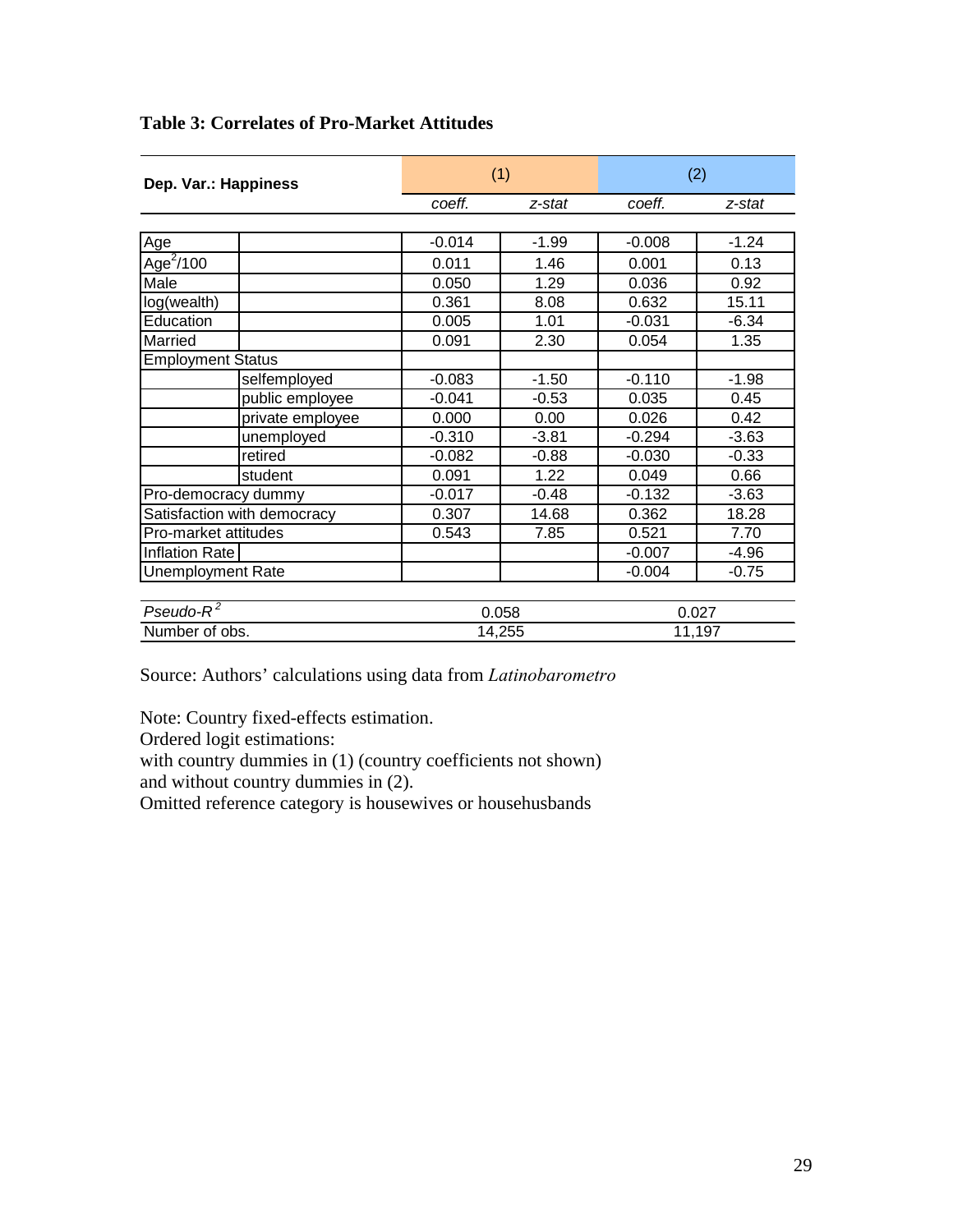| <b>Explanatory variables</b>                  | <b>Dependent Variable: happy</b> |              |              |              |  |  |  |
|-----------------------------------------------|----------------------------------|--------------|--------------|--------------|--|--|--|
| age                                           | $-0.0230$                        | $-0.0200$    | $-0.0210$    | $-0.0180$    |  |  |  |
|                                               | $(0.000)$ **                     | $(0.000)$ ** | $(0.000)$ ** | $(0.005)$ ** |  |  |  |
| age2                                          | 0.0000                           | 0.0000       | 0.0000       | 0.0000       |  |  |  |
|                                               | $(0.000)$ **                     | $(0.000)$ ** | $(0.000)$ ** | $-0.051$     |  |  |  |
| gender                                        | 0.0070                           | 0.0210       | 0.0400       | 0.0240       |  |  |  |
|                                               | $-0.614$                         | $-0.201$     | $(0.050)^*$  | $-0.199$     |  |  |  |
| married                                       | 0.0850                           | 0.0600       | 0.0630       | 0.0620       |  |  |  |
|                                               | $(0.000)$ **                     | $(0.001)$ ** | $(0.004)$ ** | $-0.104$     |  |  |  |
| edu                                           | $-0.0220$                        | $-0.0260$    | $-0.0280$    | $-0.0240$    |  |  |  |
|                                               | $(0.000)$ **                     | $(0.000)$ ** | $(0.000)$ ** | $-0.385$     |  |  |  |
| edu2                                          | 0.0010                           | 0.0010       | 0.0010       | 0.0010       |  |  |  |
|                                               | $-0.077$                         | $(0.038)^*$  | $(0.024)^*$  | $-0.451$     |  |  |  |
| socecon                                       | 0.2110                           | 0.2140       | 0.2280       | 0.2280       |  |  |  |
|                                               | $(0.000)$ **                     | $(0.000)$ ** | $(0.000)$ ** | $(0.000)$ ** |  |  |  |
| subinc                                        | 0.2870                           | 0.3030       | 0.3060       | 0.3140       |  |  |  |
|                                               | $(0.000)$ **                     | $(0.000)$ ** | $(0.000)$ ** | $(0.000)$ ** |  |  |  |
| ceconcur                                      | 0.2190                           | 0.1970       | 0.2350       | 0.2180       |  |  |  |
|                                               | $(0.000)$ **                     | $(0.000)$ ** | $(0.000)$ ** | $(0.000)$ ** |  |  |  |
| unemp                                         | $-0.1770$                        | $-0.2170$    | $-0.1990$    | $-0.2300$    |  |  |  |
|                                               | $(0.000)$ **                     | $(0.000)**$  | $(0.000)$ ** | $(0.002)$ ** |  |  |  |
| poum                                          | 0.1750                           | 0.1410       | 0.1470       | 0.1530       |  |  |  |
|                                               | $(0.000)$ **                     | $(0.000)$ ** | $(0.000)$ ** | $(0.000)$ ** |  |  |  |
| domlang                                       | 0.5950                           | 0.6520       | 0.6360       | 0.5490       |  |  |  |
|                                               | $(0.000)$ **                     | $(0.000)$ ** | $(0.000)$ ** | $(0.006)$ ** |  |  |  |
| vcrime                                        | $-0.0960$                        | $-0.5360$    | $-1.0770$    | $-0.8930$    |  |  |  |
|                                               | $(0.000)$ **                     | $(0.000)$ ** | $(0.000)$ ** | $-0.239$     |  |  |  |
| crresid                                       |                                  | 0.4460       | 1.0170       | 0.8020       |  |  |  |
|                                               |                                  | $(0.000)$ ** | $(0.000)$ ** | $-0.286$     |  |  |  |
| els                                           |                                  |              | 0.1000       |              |  |  |  |
|                                               |                                  |              | $(0.000)$ ** |              |  |  |  |
| vcrimel1 (1 year lag)                         |                                  |              | $-1.4710$    | $-1.8190$    |  |  |  |
|                                               |                                  |              | $(10.77)$ ** | $-1.67$      |  |  |  |
| vcrimel2 (2 year lag)                         |                                  |              | 1.8550       | 1.6760       |  |  |  |
|                                               |                                  |              | $(15.52)$ ** | $-1.47$      |  |  |  |
|                                               |                                  |              |              |              |  |  |  |
| <b>Control for gini</b>                       | No                               | No           | No           | Yes          |  |  |  |
| Control for GDP growth rate                   | No                               | No           | No           | Yes          |  |  |  |
| Control for lagged GDP growth rates           | <b>No</b>                        | <b>No</b>    | <b>No</b>    | Yes          |  |  |  |
| Absolute value of z statistics in parentheses |                                  |              |              |              |  |  |  |
| significant at 5%; ** significant at 1%       |                                  |              |              |              |  |  |  |

# **Table 4a: Effects of Crime on Happiness in Latin America**

Source: Carol Graham and Soumya Chattopadhyay, using data from *Latinobarometro*.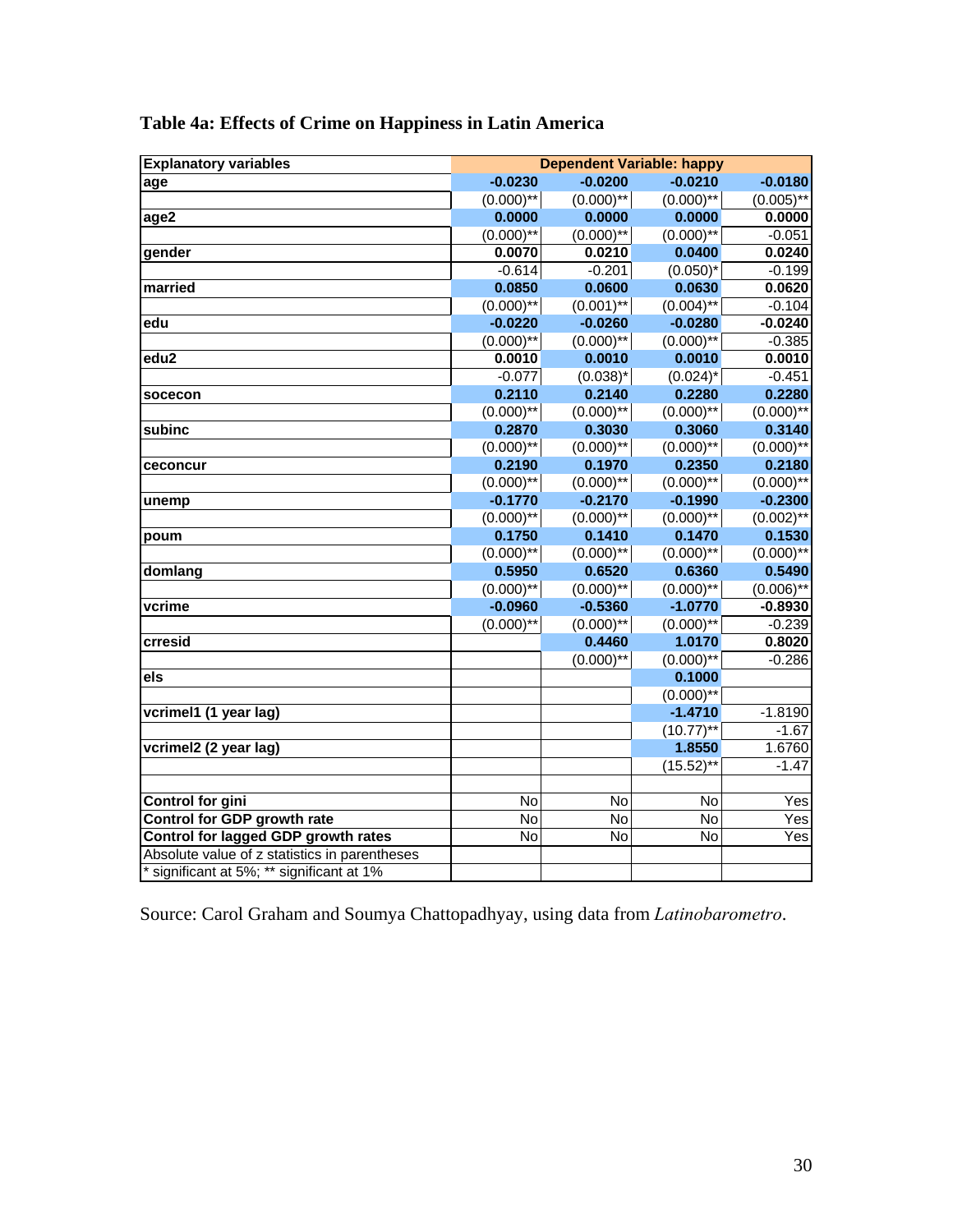| <b>Explanatory variables</b>                  | <b>Dependent Variable: happy</b> |              |              |              |  |  |
|-----------------------------------------------|----------------------------------|--------------|--------------|--------------|--|--|
| age                                           | $-0.0230$                        | $-0.0210$    | $-0.0230$    | $-0.0190$    |  |  |
|                                               | $(0.000)$ **                     | $(0.000)$ ** | $(0.000)$ ** | $(0.003)$ ** |  |  |
| age2                                          | 0.0000                           | 0.0000       | 0.0000       | 0.0000       |  |  |
|                                               | $(0.000)$ **                     | $(0.000)$ ** | $(0.000)$ ** | $(0.035)^*$  |  |  |
| gender                                        | 0.0100                           | 0.0410       | 0.0500       | 0.0470       |  |  |
|                                               | $-0.473$                         | $(0.014)^*$  | $(0.014)^*$  | $-0.075$     |  |  |
| married                                       | 0.0840                           | 0.0620       | 0.0710       | 0.0690       |  |  |
|                                               | $(0.000)$ **                     | $(0.001)$ ** | $(0.001)$ ** | $(0.030)^*$  |  |  |
| edu                                           | $-0.0240$                        | $-0.0350$    | $-0.0400$    | $-0.0380$    |  |  |
|                                               | $(0.000)$ **                     | $(0.000)$ ** | $(0.000)$ ** | $-0.129$     |  |  |
| edu2                                          | 0.0010                           | 0.0010       | 0.0010       | 0.0020       |  |  |
|                                               | $-0.053$                         | $(0.002)$ ** | $(0.006)$ ** | $-0.263$     |  |  |
| socecon                                       | 0.2120                           | 0.2270       | 0.2360       | 0.2400       |  |  |
|                                               | $(0.000)$ **                     | $(0.000)**$  | $(0.000)$ ** | $(0.000)$ ** |  |  |
| subinc                                        | 0.2910                           | 0.3150       | 0.3120       | 0.3280       |  |  |
|                                               | $(0.000)$ **                     | $(0.000)*$   | $(0.000)$ ** | $(0.000)$ ** |  |  |
| ceconcur                                      | 0.2170                           | 0.1840       | 0.2310       | 0.2120       |  |  |
|                                               | $(0.000)$ **                     | $(0.000)$ ** | $(0.000)$ ** | $(0.000)$ ** |  |  |
| unemp                                         | $-0.1680$                        | $-0.2000$    | $-0.1890$    | $-0.2190$    |  |  |
|                                               | $(0.000)$ **                     | $(0.000)$ ** | $(0.000)$ ** | $(0.001)$ ** |  |  |
| poum                                          | 0.1760                           | 0.1580       | 0.1690       | 0.1730       |  |  |
|                                               | $(0.000)$ **                     | $(0.000)**$  | $(0.000)$ ** | $(0.000)$ ** |  |  |
| domlang                                       | 0.5970                           | 0.6680       | 0.6450       | 0.5880       |  |  |
|                                               | $(0.000)$ **                     | $(0.000)$ ** | $(0.000)$ ** | $(0.001)$ ** |  |  |
| vcorr                                         | $-0.1570$                        | $-0.9160$    | $-0.9070$    | $-1.1420$    |  |  |
|                                               | $(0.000)$ **                     | $(0.000)*$   | $(0.000)**$  | $(0.017)^*$  |  |  |
| corrresid                                     |                                  | 0.8090       | 0.8330       | 1.0340       |  |  |
|                                               |                                  | $(0.000)$ ** | $(0.000)$ ** | $(0.027)^*$  |  |  |
| els                                           |                                  |              | 0.0970       |              |  |  |
|                                               |                                  |              | $(0.000)$ ** |              |  |  |
|                                               |                                  |              |              |              |  |  |
| Control for gini                              | <b>No</b>                        | No           | No           | Yes          |  |  |
| Control for GDP growth rate                   | <b>No</b>                        | No           | <b>No</b>    | Yes          |  |  |
| Control for lagged GDP growth rates           | <b>No</b>                        | No           | <b>No</b>    | Yes          |  |  |
| Absolute value of z statistics in parentheses |                                  |              |              |              |  |  |
| significant at 5%; ** significant at 1%       |                                  |              |              |              |  |  |

# **Table 4b: Effects of Corruption on Happiness in Latin America**

Source: Carol Graham and Soumya Chattopadhyay, using data from Latinobarometro.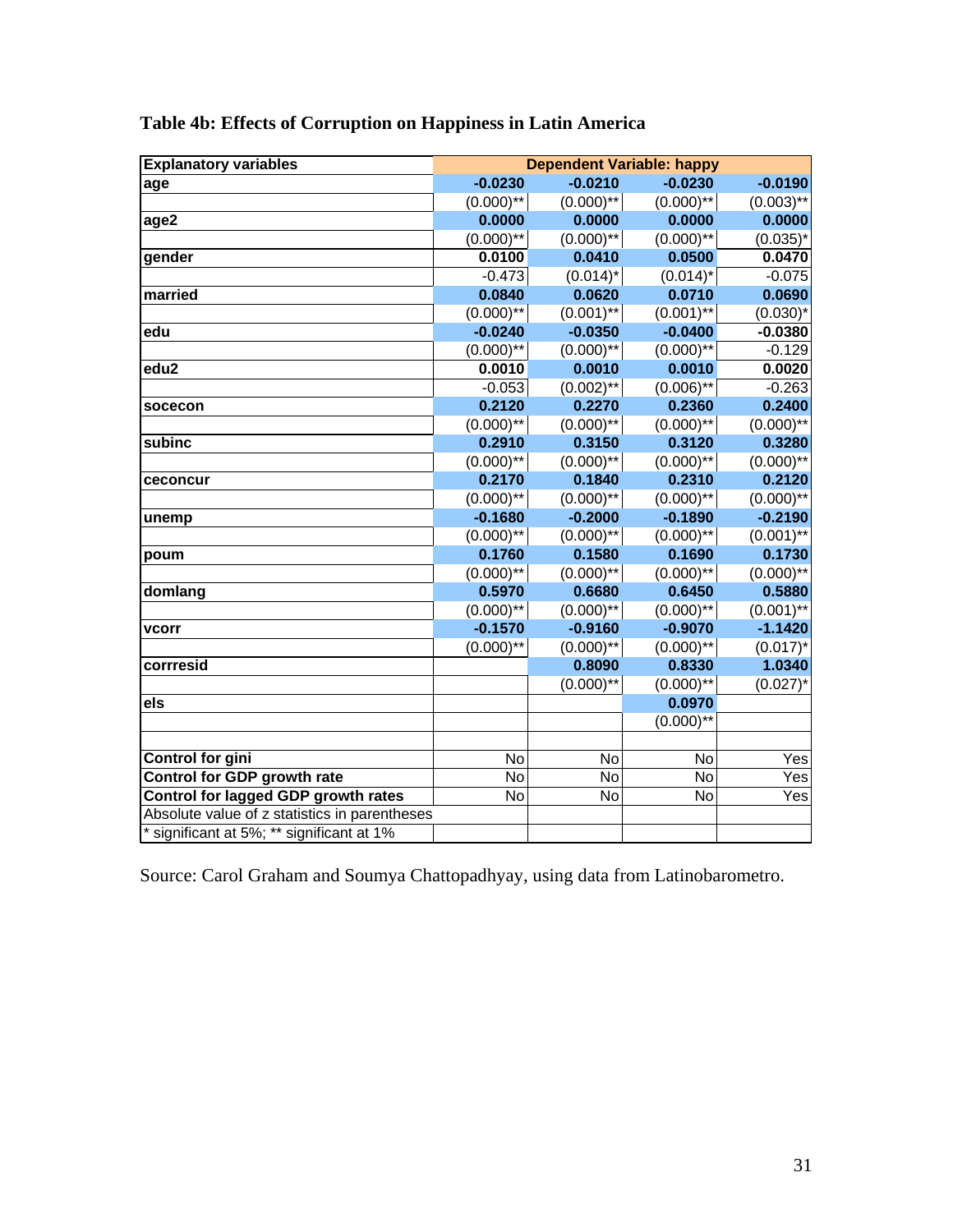# **Table 5: Costs of Crime Victimization in Africa**

Regressions of Living Conditions on Crime in Africa Only includes observations where personal security >= 3 Only includes observations where personal security < 3

| Observations | 11675   | Observations | 3954   |
|--------------|---------|--------------|--------|
| LRchi2(30)   | 1880.57 | LRchi2(30)   | 605.18 |
| Prob > chi2  | 0.00    | Prob > chi2  | 0.00   |
| Pseudo R2    | 0.05    | Pseudo R2    | 0.05   |

| L Conditions      | Coefficient  | T-Score  | L Conditions      | Coefficient  | T-Score |
|-------------------|--------------|----------|-------------------|--------------|---------|
| Age               | $-0.0442***$ | $-7.34$  | Age               | $-0.0370***$ | $-3.71$ |
| Age2              | $0.0003***$  | 5.75     | Age2              | $0.0003***$  | 3.08    |
| Yeduc             | $0.0822***$  | 8.06     | Yeduc             | $0.0854***$  | 4.79    |
| Male              | $-0.0833**$  | $-2.46$  | Male              | $-0.1164**$  | $-2.00$ |
| Income            | $0.0794***$  | 11.24    | Income            | $0.0787***$  | 6.41    |
| Urban             | $-0.0098$    | $-0.25$  | Urban             | $0.2278***$  | 3.20    |
| Unemployed        | $-0.0300$    | $-0.75$  | Unemployed        | $-0.0363$    | $-0.53$ |
| Freq Crime Victim | $-0.0794***$ | $-4.08$  | Freq_Crime_Victim | $-0.0459**$  | $-2.43$ |
| Capeverde         | $0.3267***$  | 4.58     | Capeverde         | 0.0999       | 0.64    |
| Lesotho           | $-0.8754***$ | $-10.77$ | Lesotho           | $-1.2125***$ | -9.92   |
| Mali              | $-0.1684**$  | $-2.16$  | Mali              | $-0.2251$    | $-1.21$ |
| Mozambique        | $0.8037***$  | 10.22    | Mozambique        | $0.3064**$   | 2.39    |
| Safrica           | $-0.0534$    | $-0.76$  | Safrica           | $-0.2786**$  | $-2.45$ |
| Kenya             | $0.3875***$  | 5.61     | Kenya             | $0.5895***$  | 5.46    |
| Malawi            | $-1.1061***$ | $-13.71$ | Malawi            | $-0.3532$    | $-1.43$ |
| Namibia           | $0.8630***$  | 11.02    | Namibia           | $0.8255***$  | 5.89    |
| Nigeria           | $1.0310***$  | 15.86    | Nigeria           | $0.7854***$  | 5.82    |
| Tanzania          | $-0.1136$    | $-1.36$  | Tanzania          | $0.2647**$   | 2.14    |

| `ource | Afrobarometer |  |
|--------|---------------|--|

| L Conditions      | Coefficient  | T-Score  | L Conditions      | Coefficient  | T-Score |
|-------------------|--------------|----------|-------------------|--------------|---------|
| Age               | $-0.0442***$ | $-7.34$  | Age               | $-0.0370***$ | $-3.71$ |
| Age2              | $0.0003***$  | 5.75     | Age2              | $0.0003***$  | 3.08    |
| Yeduc             | $0.0822***$  | 8.06     | Yeduc             | $0.0854***$  | 4.79    |
| Male              | $-0.0833**$  | $-2.46$  | Male              | $-0.1164**$  | $-2.00$ |
| Income            | $0.0794***$  | 11.24    | Income            | $0.0787***$  | 6.41    |
| Urban             | $-0.0098$    | $-0.25$  | Urban             | $0.2278***$  | 3.20    |
| Unemployed        | $-0.0300$    | $-0.75$  | Unemployed        | $-0.0363$    | $-0.53$ |
| Freg Crime Victim | $-0.0794***$ | $-4.08$  | Freq Crime Victim | $-0.0459**$  | $-2.43$ |
| Capeverde         | $0.3267***$  | 4.58     | Capeverde         | 0.0999       | 0.64    |
| Lesotho           | $-0.8754***$ | $-10.77$ | Lesotho           | $-1.2125***$ | $-9.92$ |
| Mali              | $-0.1684**$  | $-2.16$  | Mali              | $-0.2251$    | $-1.21$ |
| Mozambique        | $0.8037***$  | 10.22    | Mozambique        | $0.3064**$   | 2.39    |
| Safrica           | $-0.0534$    | $-0.76$  | Safrica           | $-0.2786**$  | $-2.45$ |
| Kenya             | $0.3875***$  | 5.61     | Kenya             | $0.5895***$  | 5.46    |
| Malawi            | $-1.1061***$ | $-13.71$ | Malawi            | $-0.3532$    | $-1.43$ |
| Namibia           | $0.8630***$  | 11.02    | Namibia           | $0.8255***$  | 5.89    |
| Nigeria           | $1.0310***$  | 15.86    | Nigeria           | $0.7854***$  | 5.82    |

Notes: Uganda is the dropped country dummy<br>\*Significant at the 10% level<br>\*\*Significant at the 5% level \*Significant at the 10% level \*Significant at the 10% level \*\*Significant at the 5% level \*\*Significant at the 5% level \*\*\*Significant at the 1% level by the theory of the 14 state of the 1% level and the 1% level Significant at the 3% level<br>
Source: Afrobarometer Significant at the 1% level<br>
Source: Afrobarometer Source: Afrobarometer

Source: Carol Graham and Matthew Hoover, using data from *Afrobarometer*.